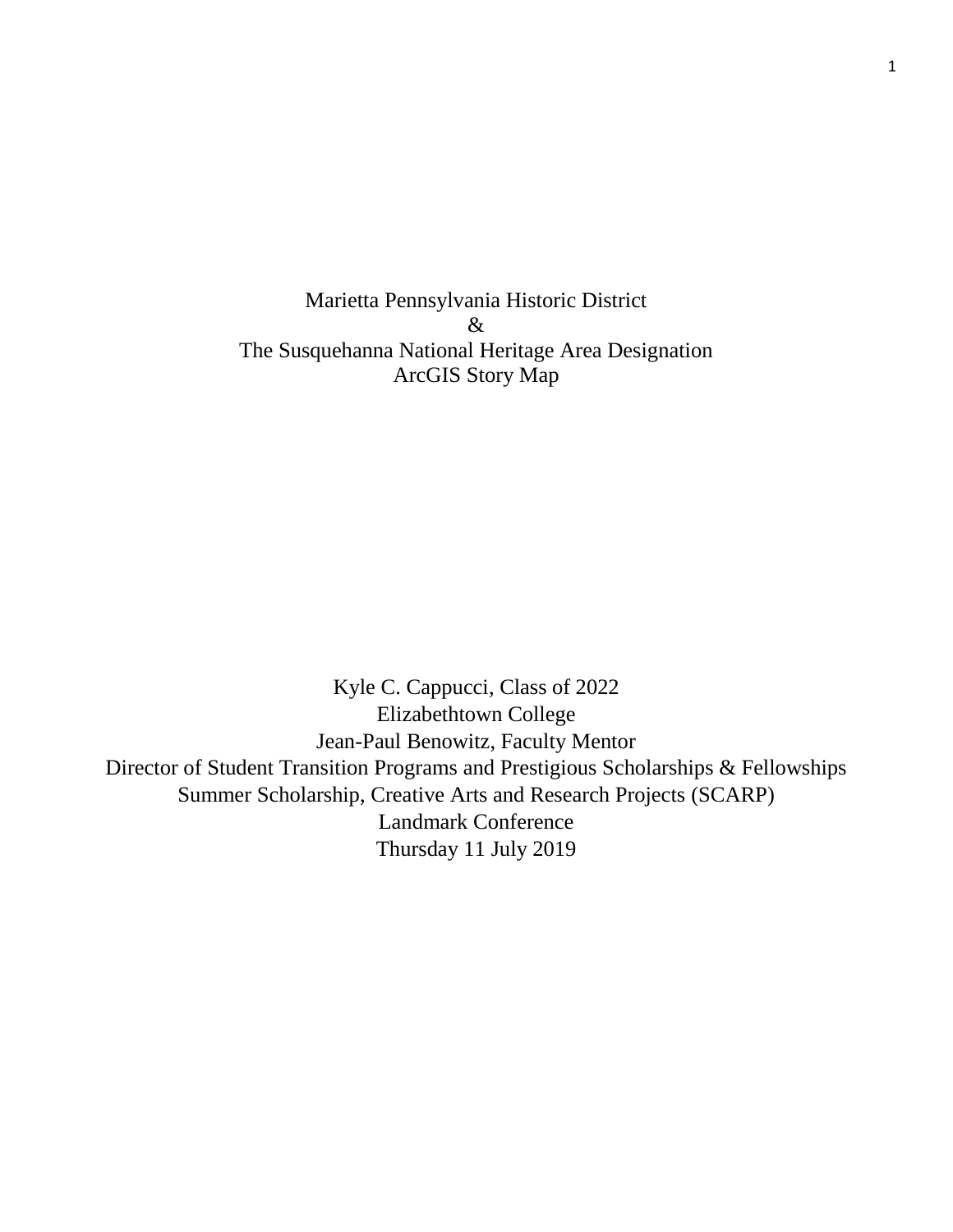# **Table of Contents**

| National Historic Trust for Preservation: "This Place Matters!" 17 |  |
|--------------------------------------------------------------------|--|
|                                                                    |  |
|                                                                    |  |
|                                                                    |  |
|                                                                    |  |
|                                                                    |  |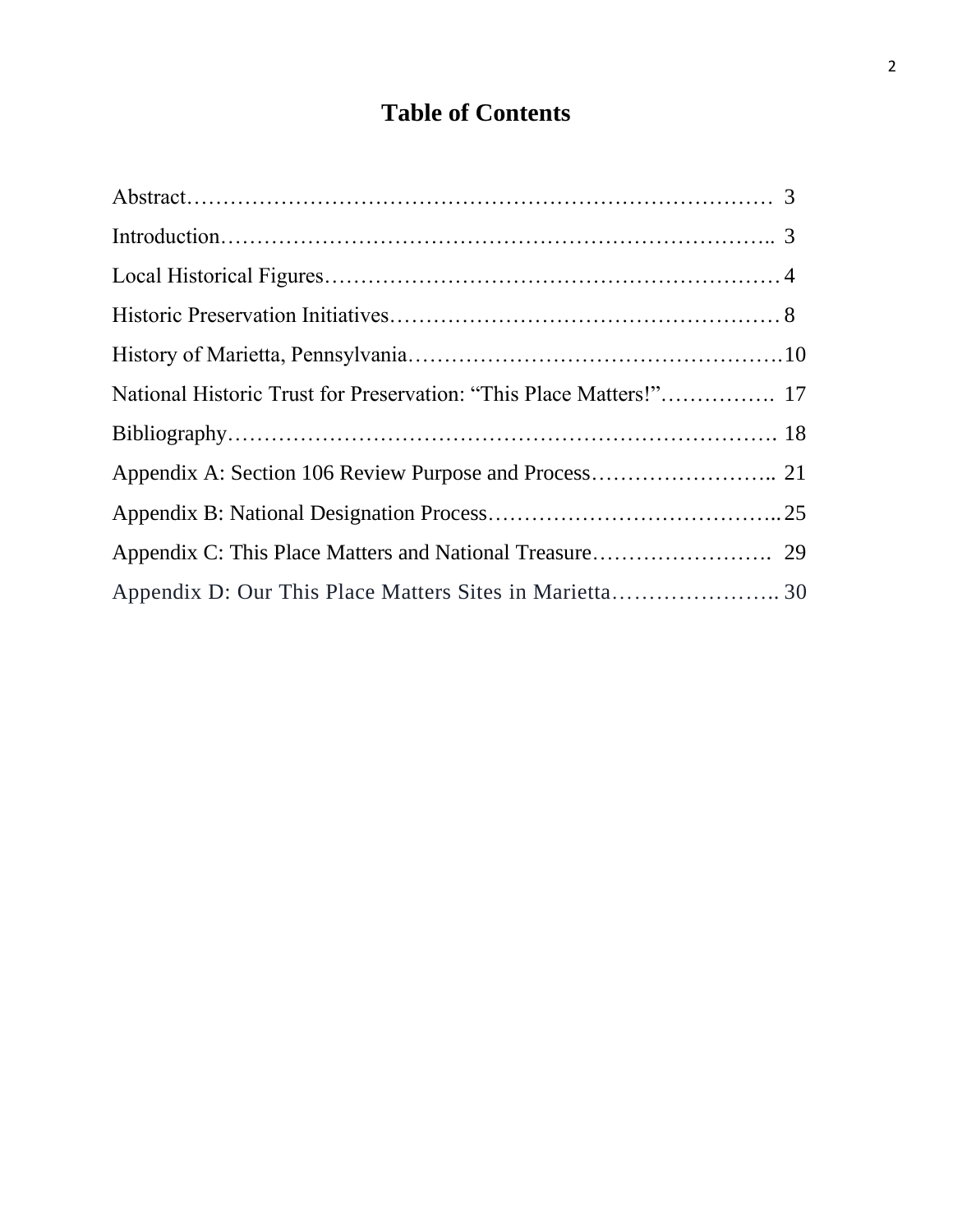#### **ABSTRACT**

In the spring semester 2019, Honors students enrolled in Professor Jean-Paul Benowitz's course, Honors History 201 Elizabethtown History: Campus and Community, engaged in a Community Based Learning project, a collaboration between Elizabethtown College and RiverStewards, Inc., conducting research to contribute to the Susquehanna Heritage, Inc.'s nomination of the Susquehanna Riverlands as a National Heritage Area. A National Heritage Area designation will give the Susquehanna State Heritage Area access to federal funding and assistance from the National Park Service. The students conducted NHPA Section 106 Reviews of historically significant properties in the Marietta Historic District and the Chickies Historic District. The students published their findings online through an ArcGIS map. The students presented their findings at Scholarship and Creative Arts Day (SCAD) at Elizabethtown College on Tuesday 16 April 2019 and at Marietta Day on Saturday 11 May 2019 in Marietta. One of the students in the class, Kyle C. Cappucci, expanded the project for Summer Scholarship, Creative Arts, and Research Projects (SCARP) in the summer of 2019. Cappucci broadened the Community Based Learning project to include Marietta Restoration Associates, Inc.; RiverStewards, Inc.; Rivertownes PA USA, Inc.; and Susquehanna Heritage, Inc. Cappucci expanded the scope of the map beyond historical significance to illustrate the contemporary significance of Marietta. Cappucci presented his scholarship to the Marietta Borough Council meeting on Tuesday 9 July 2019 and to the general public at the Marietta Community House on Wednesday 17 July 2019. His presentations entitled: "Putting Historic Marietta on The Map: This Place Matters!" illustrated how the scholarship by the Honors students at Elizabethtown College can bring positive attention to the Marietta Historic District, the Chickies Historic District, and the Northwest Lancaster County River Trail. To this end, Cappucci suggested the Marietta Restoration Associates, Inc. take the lead in launching a historic preservation awareness campaign created by the National Trust for Historic Preservation, called "This Place Matters!"

#### **INTRODCUTION**

 $\overline{\phantom{a}}$ 

People who walk, run, jog, hike, bike, cross-country ski, kayak, canoe, and boat through Marietta, Pennsylvania make use of the **Northwest Lancaster County River Trail**. "This multi-purpose public recreation trail, created in 2007 along the Susquehanna River, is approximately fourteen miles long, spanning five municipalities at the northwestern edge of Lancaster County."<sup>1</sup>

The trail connects the historic river towns of Columbia, Marietta, Bainbridge, and Falmouth. "The trail follows the route of the historic Pennsylvania Mainline Canal and uses some of the original towpath remaining along the corridor."<sup>2</sup> This provides ample opportunities to interpret historically significant architecture and industrial archaeological remains such as abandoned canal locks; iron furnaces, railroad lines, and quarries.

When people step off the trail to explore Marietta, they find a very quiet atmosphere showcasing excellent examples of historic architecture. It is difficult for visitors and new residents to imagine this river town played such an important role in the lumber and pig iron industries during the nineteenth century. Hard to believe from the First World War through the Vietnam War era Marietta was a major military supply depot and national transportation center.

<sup>1</sup> LMS Commercial Real Estate. "Grace Plateau Lodge 6 Brochure" lms-pma.com http://content.lms-pma.com/properties/graceplateau/Brochure.pdf (accessed May 21, 2019).

<sup>2</sup> Marietta, PA. "Lancaster Northwest River Trail" marietta-pa.com https://marietta-pa.com/map/river-trail/ (accessed May 21, 2019)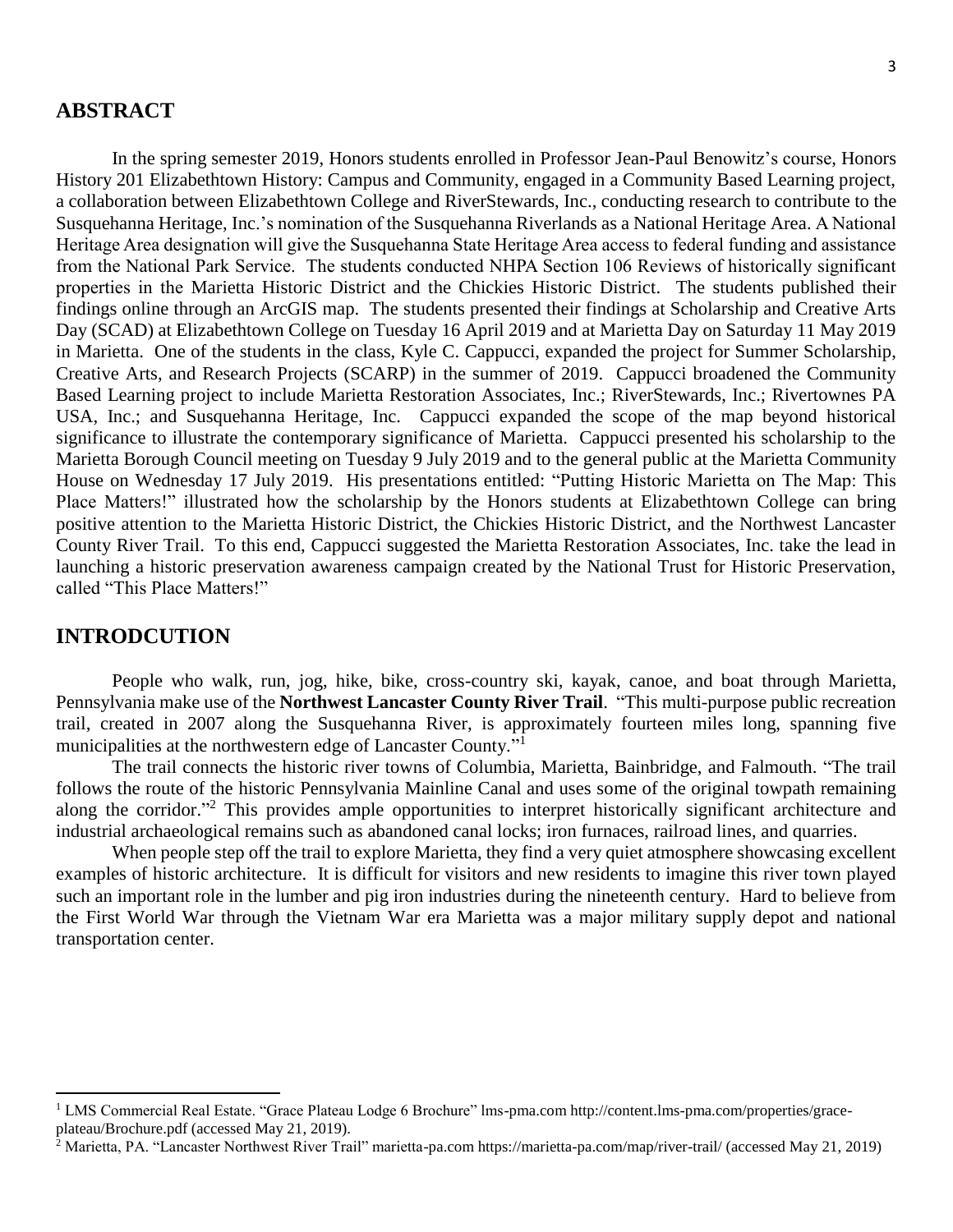#### *LOCAL HISTORIC FIGURES*

A vibrant river town playing an important role in industry and transportation also brought people from various ideological backgrounds together. The exchange of ideas took place in classrooms of private and public academies, the Marietta Lyceum in the 1830s, the Libhart-Marietta Museum of the 1840s, and the educational programming of the Marietta Community House for the past century. University of Pennsylvania Professor **Samuel Stehman Haldeman<sup>3</sup>** (1812-1880) scientist and philologist from Bainbridge gave lectures and Marietta native son artist **John Jay Libhart<sup>4</sup>** (1806-1883) exhibited his paintings illustrating his research in the natural sciences.

Marietta is home to the national corporate headquarters for Donegal Mutual Insurance Company, established in 1889; GlaxoSmithKline the successor of **Dr. H. M. Alexander<sup>5</sup>** (1851-1903) and Company aka the Lancaster County Vaccine Farm, created in 1882, the first commercial biological laboratory in the United States addressing smallpox; and Armstrong World Industries ceiling manufacturing plant. Indeed, Millersville University, formerly Millersville State Normal School, was opened in 1855 by **James P. Wickersham<sup>6</sup>** (1825- 1891), first superintendent of Lancaster County Schools, formerly the principal of the Marietta Academy.

**Colonel John Duffy<sup>7</sup>** (1771-1836) emigrated to Marietta from Donegal Ireland where he was a member of the Light Horse Cavalry. He was one of the key land speculators who laid out Irish Town in Marietta. He built the Marietta and Lancaster Turnpike, another turnpike connecting Elizabethtown to the Susquehanna River, and the road from Carlisle to Baltimore through York Springs and Gettysburg.

**Colonel James Duffy<sup>8</sup>** (1818-1888) was a prominent Marietta business leader in the cultivation of tobacco, the lumber industry, manufacturing, and transportation. During the Civil War he managed the transportation of supplies to military outposts in the Western United States for which he was granted the rank of Colonel. In 1875 Governor John F. Hartranft (1830-1889) appointed Colonel Duffy Commissioner of Fisheries for Pennsylvania.

**Dr. Samuel Huston<sup>9</sup>(1792-1865)** practiced medicine in Marietta moving there during the War of 1812. He owned warehouses and was engaged in transportation business along the Susquehanna River and the Pennsylvania Canal. In the election of 1828 he opposed Andrew Jackson in favor of incumbent John Quincy Adams. Like is close friend Congressman Thaddeus Stevens, he was a member of the Anti-Masonic Party, employed fugitive slaves in Marietta, and helped many travel along the Underground Rail Road. He was the Anti Masonic party's candidate for Pennsylvania State Senate but was defeated. His defiance of the 1850 Fugitive Slave Act caused him to be unpopular in Marietta.

**Captain Samuel D. Miller** (1791-1872) a tailor who served in the War of 1812 before opening Walnut Hall Clothing Store. During the Civil War he was Captain of the local militia company the "Marietta Blues" and was elected Burgess (Mayor) of Marietta. His nickname was "Old Soldier."

**Henry Miller Watts<sup>10</sup>** (1805-1890), an attorney born in Carlisle, Pennsylvania, Dickinson College class of 1824, was the son of David Watts and the grandson of Revolutionary War generals on both sides of his family. In 1827, after practicing law in Pittsburgh, Watts was appointed a deputy Attorney General for Pennsylvania. In

<sup>3</sup> Haldeman Mansion Preservation Society. "Samuel Steman Haldeman" hadleman-mansion.org https://www.haldemanmansion.org/samuelstemanhaldeman.htm (accessed May 21, 2019).

<sup>4</sup> Marietta Sesquicentennial Souvenir Booklet (Marietta, PA, August 4, 1962,) 53.

<sup>5</sup> Ibid, 42.

<sup>6</sup> Ibid, 47.

<sup>7</sup> Mowry, Millie, PA-Roots, "Duffy, James., Col.," pa-roots.org http://www.pa-roots.org/data/read.php?31,104386 (accessed May 21, 2019).

<sup>8</sup> Ibid.

<sup>&</sup>lt;sup>9</sup> Hallum, Charley Hal Houston, "A History of the Hallum Family" (C.H.H. Hallum, 1979).

https://books.google.com/books/about/A\_History\_of\_the\_Hallum\_Family.html?id=Wm0rHAAACAAJ (accessed May 21, 2019). <sup>10</sup> Dickinson College Archives & Special Collections. "Henry Miller Watts (1805-1890)" archives.dickinson.edu http://archives.dickinson.edu/people/henry-miller-watts-1805-1890 (accessed May 21, 2019).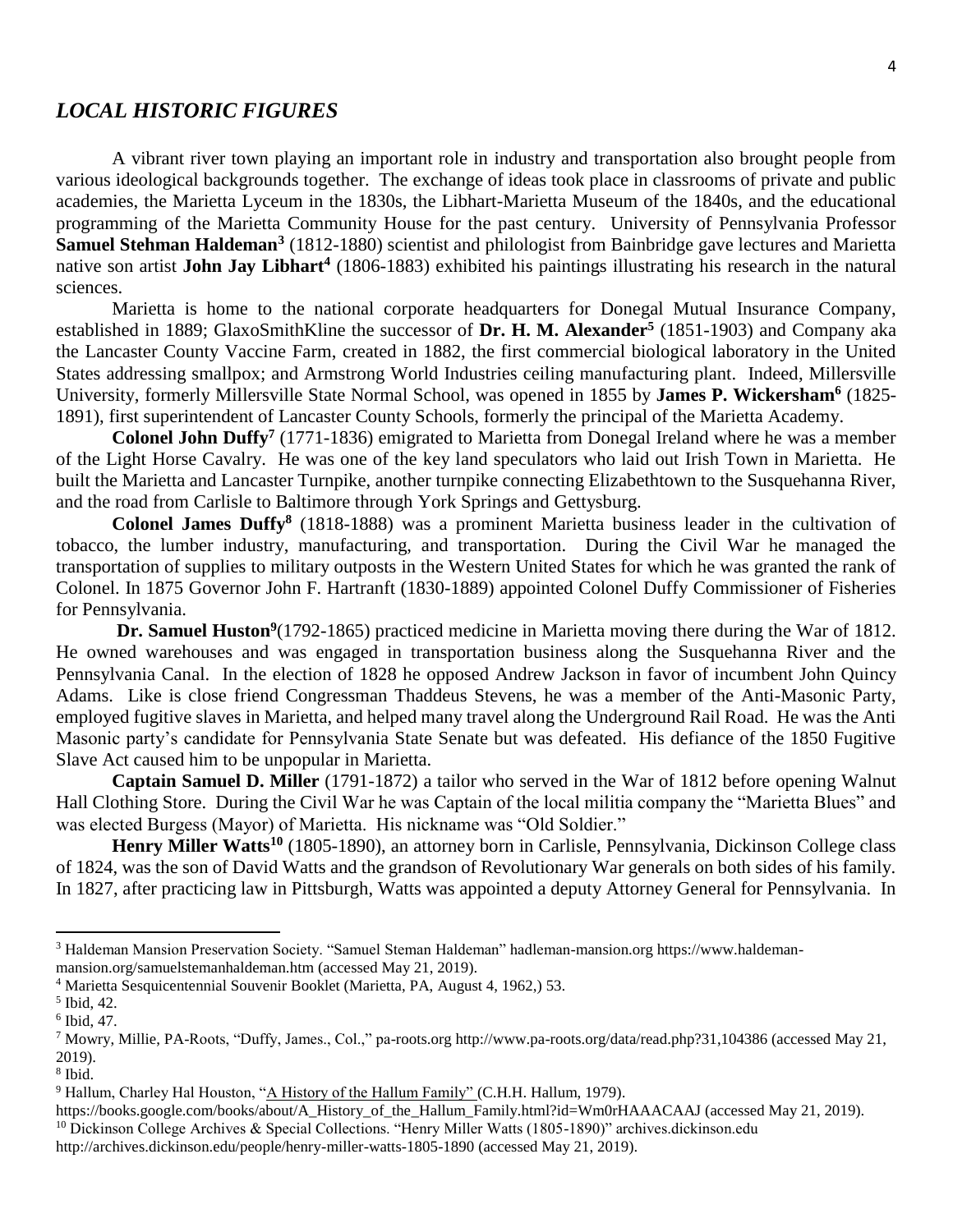1835, he was elected as a state representative from Allegheny County, served three one-year terms, and in 1838 returned to private practice in Philadelphia.

In 1841, President Harrison named him as United States Attorney for eastern Pennsylvania. From 1857- 1862 he lived in Paris to enroll his children in French schools. In 1862 he became one of the fifty founding members of the Union League of Philadelphia, a patriotic club established to support President Lincoln, still in existence today, on Broad Street. From 1863-1868 he lived in Germany where his eldest son studied mining and engineering in Dresden.

In July 1868 Watts was appointed the United States ambassador to the Austrian Empire. This post was vacant since the recall of the previous envoy the summer before and in the interim the Senate had rejected seven of President Johnson's nominations. The U. S. Senate finally accepted Watts in August 1868 and he arrived in Vienna on 25 September 1868. He served less than a year, however, because he was recalled in June 1869 when the new President Grant filled his place with John Jay. Returning to Pennsylvania, Watts devoted himself to his practice and his business interests in pig iron in Marietta.

**Ethelbert Watts<sup>11</sup>** (1846-1919) was the second son of [United States Minister to Austria](https://en.wikipedia.org/wiki/United_States_Ambassador_to_Austria) Henry Miller Watts and Anna Maria Schoenberger. He was a great-grandson of [Revolutionary War](https://en.wikipedia.org/wiki/American_Revolutionary_War) [brigadier-general](https://en.wikipedia.org/wiki/Brigadier_general_(United_States)) Frederick Watts, and also of lieutenant colonel Henry Miller (1751–1824), who led colonial army units in the siege of Boston and the engagements of Long Island, White Plains, Trenton, Princeton, Brandywine, Germantown and Monmouth. He was the nephew of [Frederick Watts,](https://en.wikipedia.org/wiki/Frederick_Watts) President [Ulysses S. Grant's](https://en.wikipedia.org/wiki/Ulysses_S._Grant) Commissioner of [Agriculture](https://en.wikipedia.org/wiki/United_States_Department_of_Agriculture) and the first president of the board of trustees of [Penn State University.](https://en.wikipedia.org/wiki/Pennsylvania_State_University)

He was born i[n Philadelphia,](https://en.wikipedia.org/wiki/Philadelphia) educated i[n Paris,](https://en.wikipedia.org/wiki/Paris,_France) then at the [University of Pennsylvania.](https://en.wikipedia.org/wiki/University_of_Pennsylvania) In 1863, he enlisted as private in Company D, [Thirty-second Regiment, Pennsylvania Volunteer's](https://en.wikipedia.org/wiki/3rd_Pennsylvania_Reserve_Regiment) Emergency Militia Infantry, performing duties in the [Department of the Susquehanna.](https://en.wikipedia.org/wiki/Department_of_the_Susquehanna) After graduating from Penn, he studied at the [Royal](https://en.wikipedia.org/wiki/Technische_Universit%C3%A4t_Bergakademie_Freiberg)  [Saxon School of Mines,](https://en.wikipedia.org/wiki/Technische_Universit%C3%A4t_Bergakademie_Freiberg) [Freiberg, and Saxony.](https://en.wikipedia.org/wiki/Freiberg,_Saxony) In 1871, he married Emily Pepper, daughter of Dr. William Pepper, Sr. and sister of [Dr. William Pepper, Jr.](https://en.wikipedia.org/wiki/William_Pepper) of Philadelphia. They had four children among them was U.S. Navy Rear Admiral [William Carleton Watts.](https://en.wikipedia.org/wiki/William_Carleton_Watts) Emily Watts died in 1885 and in 1895 he married Katharine L. Gregg. They had two children among them was Ethelbert Watts, Jr. (who became an [intelligence officer](https://en.wikipedia.org/wiki/Intelligence_officer) during [World War II](https://en.wikipedia.org/wiki/World_War_II) and military [liaison officer](https://en.wikipedia.org/wiki/Liaison_officer) during [the Cold War\)](https://en.wikipedia.org/wiki/The_Cold_War). Returning to Philadelphia, he was engaged in the pig iron business in which his father had extensive interests. Henry M. Watts & Sons became the owners of Marietta Furnace No. 2.

In March 1896, he entered the U. S. [Foreign Service.](https://en.wikipedia.org/wiki/Foreign_service) President [Grover Cleveland](https://en.wikipedia.org/wiki/Grover_Cleveland) appointed him to his first post at [Horgen, Switzerland.](https://en.wikipedia.org/wiki/Horgen,_Switzerland) The next year he was appointed vice and deputy consul-general at [Cairo, Egypt,](https://en.wikipedia.org/wiki/Cairo,_Egypt) where he was in charge during the Spanish–American War. Before leaving this post, he was decorated by the [Khedive](https://en.wikipedia.org/wiki/Khedive) with the [Order of Osmanieh.](https://en.wikipedia.org/wiki/Order_of_Osmanieh) During the next two years he was [consul-general](https://en.wikipedia.org/wiki/Consul-general) at [Kingston, Jamaica,](https://en.wikipedia.org/wiki/Kingston,_Jamaica) and from there went to [Prague,](https://en.wikipedia.org/wiki/Prague) [Bohemia.](https://en.wikipedia.org/wiki/Bohemia) While at Prague, he accepted the position of consul-general at [St.](https://en.wikipedia.org/wiki/St._Petersburg,_Russia)  [Petersburg.](https://en.wikipedia.org/wiki/St._Petersburg,_Russia) He served there from 1903 to 1907 during the Russo-Japanese War and the [Revolution of 1905.](https://en.wikipedia.org/wiki/Revolution_of_1905) In recognition of his services in protecting Japanese interests in Russia during the war, he was decorated by the [Emperor of Japan](https://en.wikipedia.org/wiki/Emperor_of_Japan) with the [Order of the Rising Sun](https://en.wikipedia.org/wiki/Order_of_the_Rising_Sun) and the Sacred Treasure. From April 1907 to April 1917, he was consul-general at [Brussels, Belgium.](https://en.wikipedia.org/wiki/Brussels,_Belgium) When the U. S. entered the First World War all-consular offices in German-occupied Belgium were discontinued, and he was ordered home. He was acting consul at [Halifax, Nova](https://en.wikipedia.org/wiki/Halifax_Regional_Municipality)  [Scotia.](https://en.wikipedia.org/wiki/Halifax_Regional_Municipality) In May 1918, he was appointed consul-general at [Hamilton, Bermuda.](https://en.wikipedia.org/wiki/Hamilton,_Bermuda) His great-granddaughter is actress [Elizabeth McGovern](https://en.wikipedia.org/wiki/Elizabeth_McGovern) best known for play the role of wife of the Earl of Grantham on the PBS television show *Downton Abbey*.

**Barr Spangler<sup>12</sup>** (1822-1922) in 1922, at the time of his death at age 100, was noted as being the oldest active bank president in the United States. Spangler, a Marietta native son, spent his entire life in Lancaster County. At age fourteen he began employment as a clerk in a dry goods store, he was given control of this business

<sup>&</sup>lt;sup>11</sup>Revolvy. "Ethelbert Watts" revolvy.com https://www.revolvy.com/page/Ethelbert-Watts (accessed May 21, 2019).

<sup>&</sup>lt;sup>12</sup> The Strangest Names in Political History. "Barr Spangler (1822-1922)" politicalstrangenames.blogspot.com

http://politicalstrangenames.blogspot.com/2013/08/barr-spangler-1822-1922.html (accessed May 21, 2019).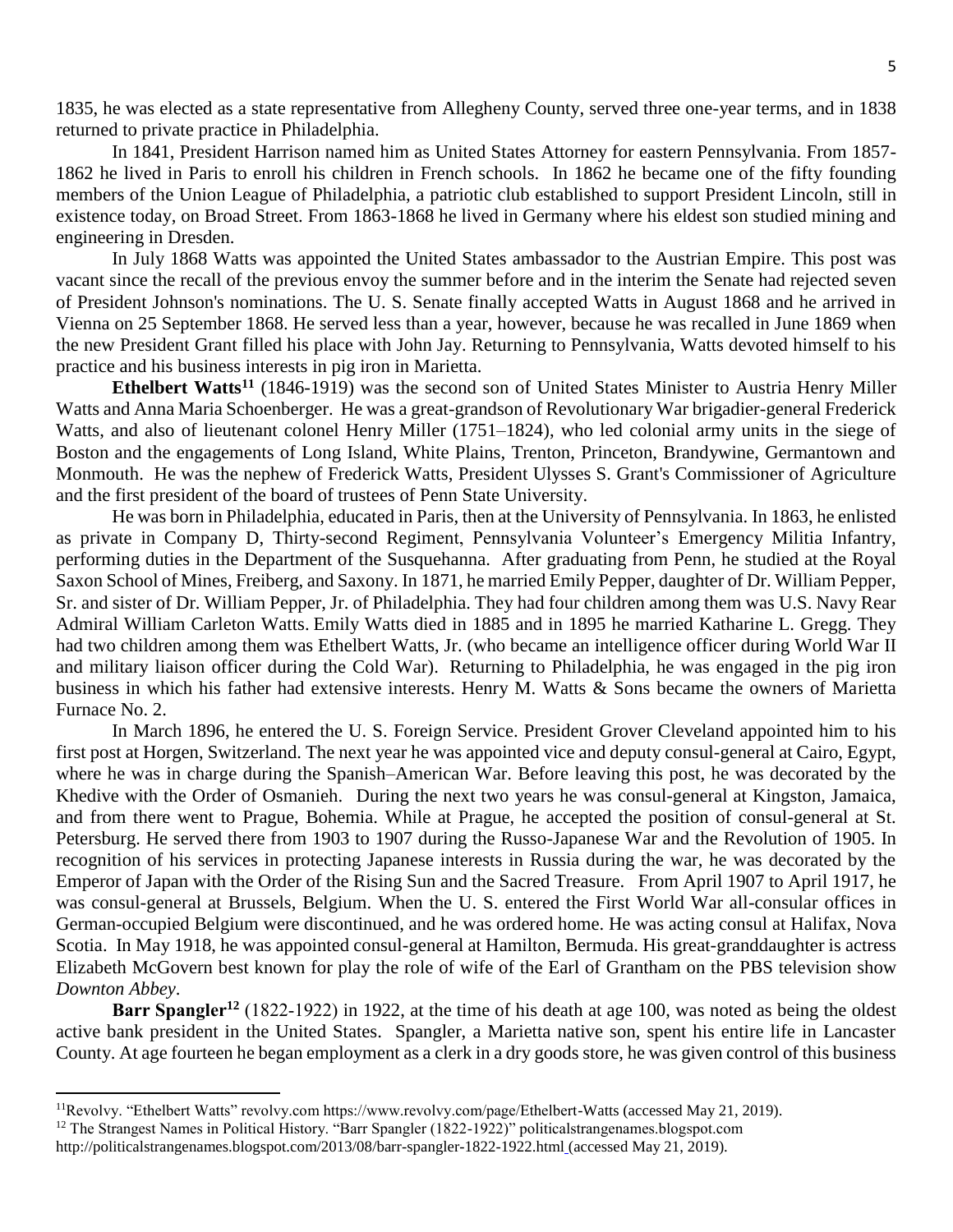while still a young man and was later joined by his elder brother William, his son Charles, and a nephew, J. Barr Spangler. While still the proprietor of the B. and C. S. Spangler firm, he became a director of the First National Bank of Marietta and continued in this role for fifty-nine years, terminated only by his death in 1922.

A prominent figure in the Prohibition Party during the 1860s-1870s, Spangler made his first attempt at elective office in 1869, when he ran on the Prohibition or 'Temperance" Party ticket for Pennsylvania State Auditor General. He polled only 3,186 votes, compared to Republican David Stanton, who won the election with 284,097 votes. In 1872 Spangler made another attempt for state auditor, running once again on the prohibition platform. When the votes were tallied on election day he polled only 1,260 votes, placing a distant third in a field of three candidates. Republican candidate Harrison Allen (1835-1904) emerged the victor with over 350,000 votes and went on to serve as state auditor from 1872-1875. In 1885 Spangler was the Prohibition candidate for State Treasurer of Pennsylvania but again came up short in the vote count, garnering only 627 votes to Matthew S. Quay's winning total of 5,338. Following his defeat, Spangler continued to be a prominent figure amongst the ranks of the Prohibition Party, even being selected as a delegate to the State Prohibition Convention in 1887. In addition to his numerous candidacies, Spangler served as the Treasurer of the Pennsylvania State Temperance Union for a number of years.

Barr Spangler celebrated his 100th birthday on 13 January 1922 and was honored at a dinner celebrating his life. He received a congratulatory telegram from President Warren Harding and Pennsylvania Governor William C. Sproul.

**Captain Judge Jacob Grosh<sup>13</sup>** (1776-1860) native son of Marietta was nominated 1811 for the Pennsylvania House of Representatives. He was reelected to the Legislature for the sessions of 1813, 1814, and 1816. In 1818 he was elected to the Pennsylvania State Senate, and served four years, making his legislative service eight years, four in the House and four in the Senate. After, he served nine years as a judge of the Lancaster County Court of Common Pleas. Grosh never returned an escaped slave to bondage, even after Fugitive Slave Act of 1850 was enacted.

**Major John Huss<sup>14</sup>** native son of Marietta served in the Pennsylvania State legislature from 1823-1824. Publisher of Marietta's newspapers the *Pilot* and the *Pioneer*, Huss was the commander of the Donegal Rangers. In 1814 when the British burned Washington, D. C. and threatened Philadelphia, he joined Captain Judge Jacob Grosh (1776-1860) in raising a company of volunteers called the Marietta Grays of which Huss served as first lieutenant.

**Brevet Colonel Emanuel Dyer Roath<sup>15</sup>** (1820-1907) Justice of the Peace at Marietta settled there in 1852 working in the lumber industry. His father, Jacob, was a tailor by trade and was a member of the company which escorted General Lafayette from Paoli to Lancaster, on the occasion of his second visit to the United States. At Camp Curtin, Harrisburg, Roath was authorized by Governor Curtin to raise a company of volunteers for service in the Civil War, the result being he enrolled Company E, 107th P. V. I., of which he was commissioned Captain, and he served until 19 March 1865, when he was mustered out at Washington, D. C., being later breveted major by President Andrew Johnson, and breveted lieutenant colonel and later colonel by Governor John W. Geary. After the war he returned to Marietta and officiated as a magistrate until October, 1867, when he was sent to the State Legislature by the Republican Party. In 1858 Mr. Roath was first elected as the representative of his district in the State Legislature and served one term; in 1868 he was again elected to this body, and again served one term. He was appointed brigade quartermaster of a brigade of the Lancaster county militia: by General Jacob Gross. For seven years he commanded a volunteer company out of Maytown, called "The Jackson Fencibles," infantry.

 $\overline{a}$ 

<sup>13</sup> Farrell, Cathy, Genealogy. "Grosh Family" genealogy.com https://www.genealogy.com/forum/surnames/topics/grosh/58/ (accessed May 21, 2019).

<sup>&</sup>lt;sup>14</sup> Archive.org. "History of Lancaster County, Pennsylvania: with biographical sketches of many of its pioneers and prominent men" archive.org https://archive.org/stream/historyoflancast02elli/historyoflancast02elli\_djvu.txt (accessed May 21, 2019).

<sup>&</sup>lt;sup>15</sup> Archive.org. "History of Lancaster County, Pennsylvania; containing biographical and genealogical sketches of prominent and representative citizens and many of the early settlers" archive.org

https://archive.org/stream/cu31924028852998/cu31924028852998\_djvu.txt (accessed May 21, 2019).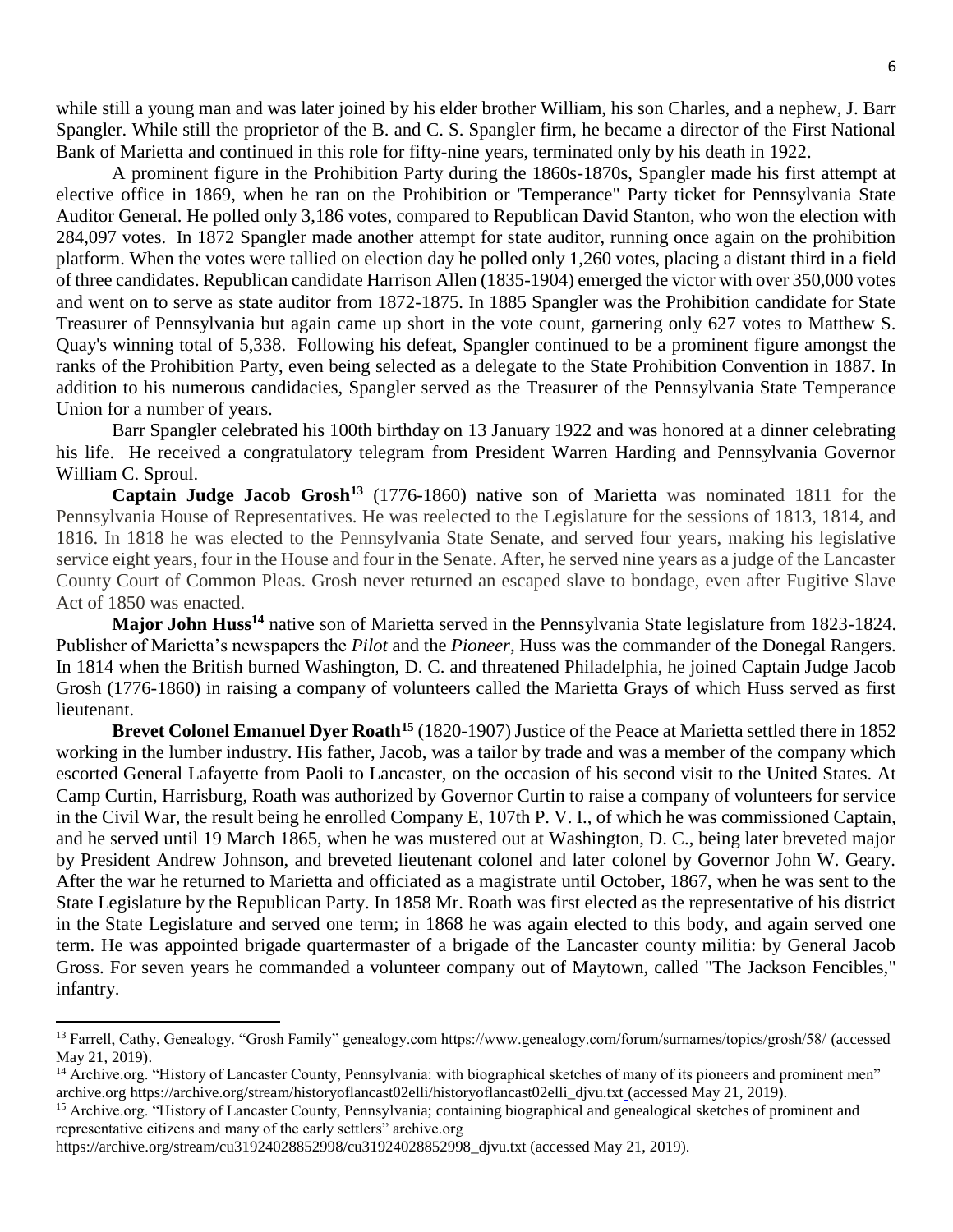**Vice Admiral Charles Horatio "Soc" McMorris<sup>16</sup>** (1890-1954) was on the staff of Admiral Husband Kimmel at the time of the Japanese attack on Pearl Harbor and was made chief of staff for admiral Chester Nimitz throughout the Second World War. His wife Elizabeth McCorkle Case McMorris (1890-1967) a native of Marietta was a cousin to Elizabetht McCorkle Fitzgerald Hiestand (1873-1965). The McMorris family summered in Marietta and retired here.

**Henry B. Cassel<sup>17</sup>** (1855-1926) native son of Marietta was a Republican member of the U. S. House of Representatives from Marietta. A descendent of Henry Cassel one of the founders of Marietta, he attended the Columbia Classical Institute. His family's lumber business P. Cassel was established in 1807 arguably the oldest in this local industry. In 1881 he was a member of the Republican Lancaster County Committee and chairman in 1883. He was a delegate to the 1896 Republican National Convention before serving from 1898-1900 in the Pennsylvania State House of Representatives. While in the U. S. Congress he served as Chairman of the House Committee on Accounts. In 1909, during the sixtieth congress, he was convicted of fraud related to the construction of the Pennsylvania State Capitol. From 1909-1926 he returned to Marietta engaged in business as a manufacturer and contractor.

**David S. Hickernell<sup>18</sup>** (1959) native son of Marietta is a [Republican](https://en.wikipedia.org/wiki/Republican_Party_(United_States)) member of the [Pennsylvania House](https://en.wikipedia.org/wiki/Pennsylvania_House_of_Representatives)  [of Representatives](https://en.wikipedia.org/wiki/Pennsylvania_House_of_Representatives) for the [98th District](https://en.wikipedia.org/wiki/Pennsylvania_House_of_Representatives,_District_98) elected in 2002. He currently sits on the House Agriculture and Rural Affairs, Local Government, and Transportation Committees. He is a member of St. Peter's Catholic Church in Elizabethtown, where he has served in various leadership positions, including president of the church council. He graduated from Donegal High School in 1977 and graduated from [Elizabethtown College](https://en.wikipedia.org/wiki/Elizabethtown_College) in 1983.

He joined the staff of the House Republican Caucus as a legislative assistant after graduating from college. He worked several positions in the House Republican caucus, including as a legislative assistant, as Director of the House Policy Committee, as Executive Director for the Majority Whip's Office, and as Executive Assistant to the Majority Appropriations Chairman. He was elected to the Clerk of Courts in [Lancaster County,](https://en.wikipedia.org/wiki/Lancaster_County,_Pennsylvania)  [Pennsylvania.](https://en.wikipedia.org/wiki/Lancaster_County,_Pennsylvania) During his tenure in the Clerk of Courts Office, he instituted several positive reforms making the criminal court records more accessible and open to the public.

He was first elected in 2002 to represent the [98th legislative district](https://en.wikipedia.org/wiki/Pennsylvania_House_of_Representatives,_District_98) in the [Pennsylvania House of](https://en.wikipedia.org/wiki/Pennsylvania_House_of_Representatives)  [Representatives.](https://en.wikipedia.org/wiki/Pennsylvania_House_of_Representatives) He was Chairman of the House Professional Licensure Committee for the 2019-20 session. He also served as a member on both the House Education Committee and the House Rules Committee. He served as Chairman of the House Education Committee, and Chairman of the Tourism and Recreational Development Committee. During his first term as a legislator, he saw three of his bills become law. Eleven of his primesponsored bills having been signed into law. In 2005, Hickernell authored House Bill 1579 which was signed into law as the Resource Family Care Act. In 2015, his Activities and Experiences for Children in Out-of-Home Placement Act (House Bill 477) was signed into law. In 2014, Hickernell was approached by a constituent whose child had been killed by a drunk driver. She asked and Hickernell authored legislation to change state law to require Responsible Alcohol Management Training for any seller or server of alcohol in the Commonwealth. Mothers Against Drunk Drivers, the national group fighting drunk driving and underage drinking, named Hickernell Legislator of the Year for his efforts. Hickernell was able to get Responsible Alcohol Training signed into law.

**Robert V. Cresswell** (1903-1991) and his wife **Mary W. Cresswell** (1909-1998) were key leaders in the historic preservation movement in Marietta in the 1960s. Dr. Cresswell was president of the Marietta Restoration Association, president of the Marietta Lions Club, and for seven years he served on the Marietta Borough Council. He earned a bachelor's degree in 1928 and a master's degree in 1934 from Penn State University. He earned a doctorate in education in 1950 from the University of Pittsburgh. At Penn State University, Cresswell was a member of Sigma Pi, and a member of Phi Delta Kappa at Pittsburgh. His career spanned over forty years in teaching and secondary school administration in the Pittsburgh schools. He was the director of the Middle States

<sup>&</sup>lt;sup>16</sup> Wikipedia. "Charles McMorris" wikipedia.org https://en.wikipedia.org/wiki/Charles\_McMorris (accessed May 21,2019).

<sup>&</sup>lt;sup>17</sup> Wikipedia. "Henry B. Cassel" wikipedia.org https://en.wikipedia.org/wiki/Henry\_B. Cassel (accessed May 21,2019).

<sup>&</sup>lt;sup>18</sup> Revolvy. "David Hickernell" revolvy.com https://www.revolvy.com/page/David-Hickernell (accessed May 21,2019).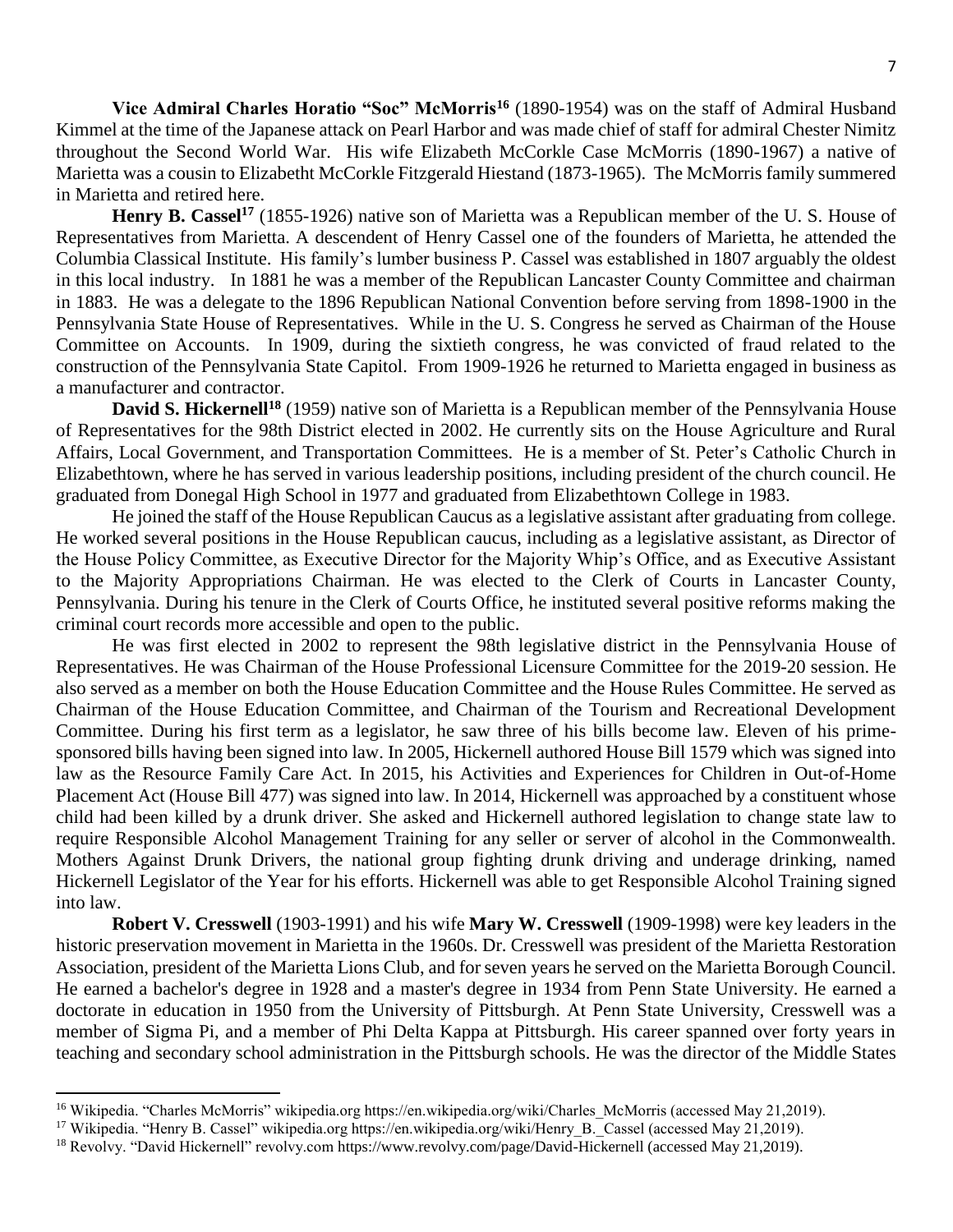Commission on Colleges and Secondary Schools. For one year he was professor of secondary education at Elizabethtown College.

Local architect, the late C. E. Urban, designed many homes in Marietta. **Cassius E. Urban<sup>19</sup>** (1863-1939), a native son of Lancaster County, was the community's leading architect from the 1890s through the 1920s. Born in [Conestoga Township,](https://en.wikipedia.org/wiki/Conestoga_Township,_Lancaster_County,_Pennsylvania) he descended from a long line of country carpenters. His family moved to Lancaster City in 1873 opening a planing mill on South Prince Street manufacturing window sashes, doors, and millwork. He graduated from Lancaster's Boys High School in 1880, and then apprenticed as a [draftsman](https://en.wikipedia.org/wiki/Draughtsman) at the E. L. Walter architectural firm in Scranton. In Philadelphia he worked as a draftsman for architect [W. G. Hale.](https://en.wikipedia.org/wiki/Willis_G._Hale) In 1886 he returned home to Lancaster and opened a private practice.

He designed over one hundred of Lancaster's notable buildings including the [Farmer's Southern Market](https://en.wikipedia.org/wiki/Farmer%27s_Southern_Market) (1888), [Watt & Shand Department Store](https://en.wikipedia.org/wiki/Watt_%26_Shand) (1898), and the Greist Building (1924). His office was in the Woolworth building on North Queen Street which he designed in 1899 for Frank Woolworth as a memorial to his first store. These iconic buildings define Lancaster's historic past as well as its present urban context. His designs were stylistically eclectic, reflecting the influence of Queen Anne, French Renaissance, Gothic Revival, Beaux Arts, and Colonial Revival periods.

His work forms a bridge between the Victorian Era and the Modern Age. Over the span of a forty-fiveyear career Urban's designs included major commercial and public buildings, churches, hotels, schools, industrial buildings, and private residences. Among those private residences was the mansion of Aaron Kreider in Palmyra and perhaps the Kreider Shoe Factory in Elizabethtown. Urban designed the private homes and department stores of the Watt and Hager families.

Through membership in the Hamilton Club, Urban knew Milton Hershey and designed his Lancaster City home and his estate High Point in Derry Church Township. Hershey hired Urban to design all of the main buildings in his community constructed between 1903 and 1926, including the Hershey Chocolate Company offices and factory (1903), Hershey Trust Company (1914), Community Building and Hershey Theatre (1915) and Convention Hall (1915).

Today, Urban's buildings are timeless contributions to our urban architectural heritage. How appropriate this forward-thinking man in the life of Lancaster's city and towns was himself named "Urban." The architectural legacy of Urban continues to enrich Lancaster's unique historic character. His buildings illustrate the range of his abilities and the breadth of his skills.

## *HISTORIC PRESERVATION INITIATIVES*

In 1912 Marietta held celebrations commemorating its Centennial**<sup>20</sup>** during September 4-6. Barr Spangler noted in his historical address delivered on Wednesday 4 September how there were Europeans living in Marietta as early as 1715, however; the year of the founding of the community was determined to be 1812. In 1962 during August 4-11 Marietta held events celebrating the Sesquicentennial**<sup>21</sup>** of the community. According to a local history published in a souvenir booklet, the year 1812 was chosen as the beginning of Marietta, because this is when a charter was granted by the Pennsylvania legislature to name the existing incorporated communities.

Perhaps this is best, because the sesquicentennial coincided with a national movement concerned with historic preservation. In preparing for the celebration of two centuries of Marietta (although it should have been three centuries since the community was established as early as 1719) people realized the importance of historic preservation for a place such as Marietta.

The Marietta Restoration Associates, Inc. is a non-profit corporation chartered on 23 June 1965 "…to promote, encourage, and conduct the restoration, development, and preservation of the historical, cultural, and

<sup>&</sup>lt;sup>19</sup> Snyder, John J., Susquehanna Monthly Magazine. "C. Emlen Urban: A Reconsideration" (Vol. 7, No.4, April 1982).

<sup>&</sup>lt;sup>20</sup> Haas, Andrew J., Marietta's Centennial Program (Marietta, PA: Press of the New Era Printing Company, September 1912).

<sup>21</sup> Marietta Sesquicentennial Souvenir Booklet (Marietta, PA, August 4, 1962).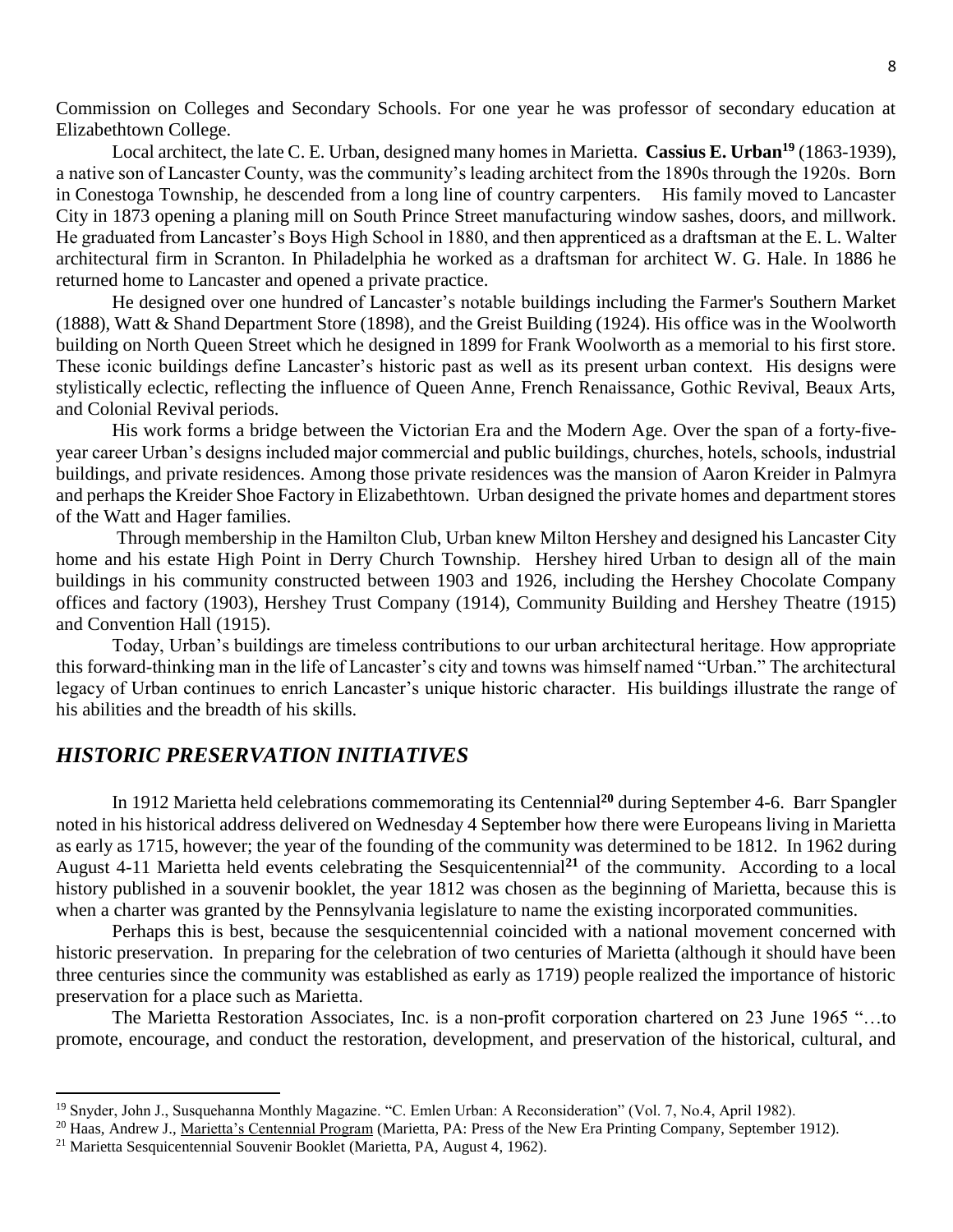aesthetic aspects of the Borough of Marietta..."<sup>22</sup> "On 15 October 1966 President Lyndon B. Johnson signed into law the National Historic Preservation Act. The NRHP is the nation's official inventory of historic districts, sites, buildings, structures, or objects worthy of preservation."23

In 1966 The Historic Preservation Trust of Lancaster County, "known colloquially as The Preservation Trust, is a non-profit corporation encouraging and facilitating historic preservation throughout Lancaster County. HPTLC maintains its own inventory of historic places in Lancaster County."<sup>24</sup>

In December 1966, the Marietta Restoration Associates, Inc. held its first annual Candlelight Tour of Homes originally named "Christmas by Candlelight."<sup>25</sup> The event was organized to showcase the rich diversity of historically significant architectural styles in Marietta and to share the history of this community. "The annual tour of homes was inspired by the success of two-house tours in Marietta held on 13 May 1961 and 19 May 1962."<sup>26</sup> In 1979 Marietta Restoration Associates initiates Historic Marietta Day to promote community awareness for historic preservation.

"Over half of Marietta has been designated as a National Historic District through three nominations: 18 July 1978, 17 August 1984, and 28 December 2005."<sup>27</sup> "The most recent National Historic District incorporates approximately 600 acres bounded by the Susquehanna River, and Chickies Creek. Known as the Chickies Historic District this area preserves the ruins of the pig iron industry, the Pennsylvania Canal, the rail road, and related residential and commercial structures."<sup>28</sup>

Marietta has three structures listed individually as historic landmarks: The New Haven Counting House, the Linden House/Henry Cassel Mansion, and the Silk Mill Condominiums. Several homes are listed with the Historic Preservation Trust of Lancaster County HPTLC, the Marietta Historic District MHD, and the Chickies Historic District CHD.

The National Historic Preservation Act requires federal agencies to evaluate the impact of all federally funded/permitted projects on historic properties through a Section 106 Review. This NHPA review process mandates when federal agencies' projects may affect historic properties (both those listed or eligible for inclusion in the National Register of Historic Places) must consider the effects on historic properties. "A Section 106 Review involves four steps: (1) Initiation of the Section 106 Review (2) Identification of Historic Properties (3) Assessment of Adverse Effects (4) Resolution of Adverse Effects."<sup>29</sup>

Elizabethtown College Honors students, through the Social Enterprise Institute at Elizabethtown College, are working with RiverStewards**<sup>30</sup>** on an initiative for "Susquehanna Riverlands a Pennsylvania Heritage Area consisting of the Susquehanna River Valley. Susquehanna Heritage is a non-profit group working to nominate the Susquehanna Riverlands as a National Heritage Area." <sup>31</sup> A National Heritage Area designation will give the Susquehanna State Heritage Area access to federal funding and assistance from the National Park Service. The Honors students' NHPA Section 106 Reviews can be used to illustrate the historical significance of Marietta, Pennsylvania.

<sup>&</sup>lt;sup>22</sup> Landis, John C., Candlelight Tours of Marietta 1966 to 2015 (Landisville, PA: Yurchak Printing, Inc, 2015.) 9.

<sup>23</sup> Ibid, 11.

<sup>24</sup> Ibid, 12.

 $25$  Ibid, 9.

<sup>26</sup> Ibid, 10.

<sup>27</sup> Ibid, 11.

<sup>28</sup> Ibid, 12.

<sup>&</sup>lt;sup>29</sup> Advisory Council on Historic Preservation. "Section 106 Applicant Toolkit" achp.gov https://www.achp.gov/digital-library-section-106-landing/section-106-applicant-toolkit (accessed May 21,2019).

<sup>30</sup> River Stewards. "The Susquehanna" https://riverstewards.info/ (accessed May 21,2019).

<sup>31</sup> Susquehanna Heritage. "About Us" susquehannaheritage.org https://www.susquehannaheritage.org/about-us/ (accessed May 21,2019).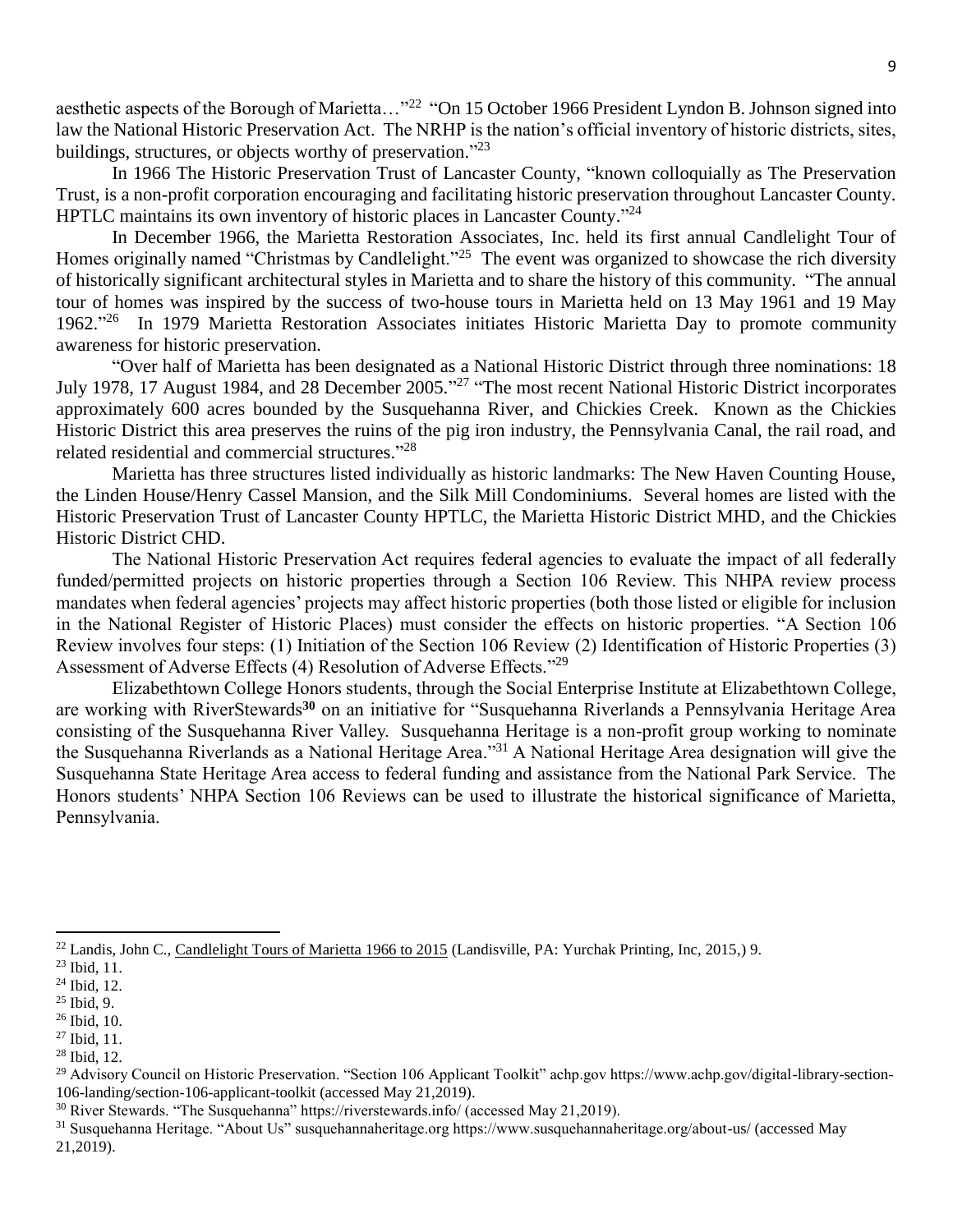#### **HISTORY OF MARIETTA, PENNSYLVANIA**

As early as 8,000 BC Paleo-Indian settlements, the Susquehannocks flourished along the Susquehanna River with agricultural production and operating complex trade routes expanding throughout the continent. Every river valley and every tributary of the Swatara, Conoy, Chickies, Conestoga, Pequea, and Octorara Creeks has considerable evidence of human habitation in Lancaster County, Pennsylvania prior to European contact.<sup>32</sup>

In 1616 Etienne Brule (1592-1633) a French expert in the Algonquin language, who lived among the Susquehanna tribe in western New York, traveled down the Susquehanna River into the Chesapeake Bay. Along the way, Brule explored the tributaries of the Susquehanna River in Lancaster County and encountered the Susquehannock tribes living along the Susquehanna River.<sup>33</sup>

In 1629 Etienne Brule partnered with the British fur trader Sir David Kirke (1597-1654) establishing trade relations between the Europeans and Susquehannock tribes. By 1680-1690 no Susquehannock villages existed in Lancaster or York Counties. There was a migration to New York to settle among the Iroquois and Seneca and a movement south to Maryland.<sup>34</sup>

In 1681 British King Charles, II (1630-1685) granted a land charter to Quaker leader William Penn (1644- 1718) to repay a debt the King owed to Admiral William Penn (1621-1670). King Charles named it Pennsylvania, meaning Penn's Woods: Penn and Sylvania from the Latin silva which translates forest or woods. There were no Susquehannocks living in this region by the time William Penn acquired the land from King Charles, II (1630- 1685).  $35$ 

In 1701 William Penn (1644-1718) gave a patent of 3,000 acres of land along the Susquehanna River to George Beale (British). By 1703 Consumed by debt, William Penn (1644-1718) charged his land agent James Logan (1674-1751) to send him in London "bear and buck skins for they [the creditors] bear an advance" and "urge the Pennsylvania assembly to establish a propriety monopoly in the Indian trade."<sup>36</sup>

In 1708 James Logan invited the French Expert Indian language interpreter Peter Bezaillion (1661-1742) to establish a fur trading post where the Conoy Creek meets the Susquehanna River in Bainbridge, Pennsylvania north 7.5 miles north of Marietta. By 1719 Bezaillion invited the Piscataway tribe to move from Maryland to Conoy Town. They assumed the name Canoise or corn shellers and were called the Conoy Indians.<sup>37</sup>

In 1717 Peter Logan did not only invite French and Indian fur traders to settle between the Conoy and Conewago Creeks along the Susquehanna River, he also sold land to the highest bidders among the Swiss-German (mostly Mennonite) Palatine farmers arriving in Pennsylvania in 1717. Simultaneously there was an influx of Ulster Scots or Scots-Irish settlers. William Penn's sons John (1700-1746), Richard (1706-1771), and Thomas (1702-1775) inherited a great deal of debt when their father died in 1718. The Penn brothers became alienated from Quaker beliefs and did not subscribe to their father's ideals for Pennsylvania.<sup>38</sup>

In 1717 one year before his death, William Penn reserved 16,000 acres in Lancaster County for various tribes as a reserved hunting ground. This promise by William Penn would not be kept by his sons. According to Mennonite historian the Reverend John L. Ruth, Mennonite settlers in Lancaster County anxiously paid up to four times more than the price the Penn brothers were asking for acres. Meanwhile the Scots-Irish settlers encouraged to move here by James Logan started living on the land without title. The obvious defense of one's claim to property was to construct buildings and begin to improve the land, even before it was legally acquired. <sup>39</sup>

- $37$  Ibid.
- <sup>38</sup> Ibid. <sup>39</sup> Ibid.

<sup>32</sup> Benowitz, Jean-Paul, Elizabethtown Advocate. "American Indians Were Major Part of Development of E-town" etownpa.com http://etownpa.com/american-indians-major-part-development-e-town/ (accessed May 21,2019).

 $33$  Ibid.

 $34$  Ibid.

<sup>35</sup> Ibid.

<sup>36</sup> Ibid.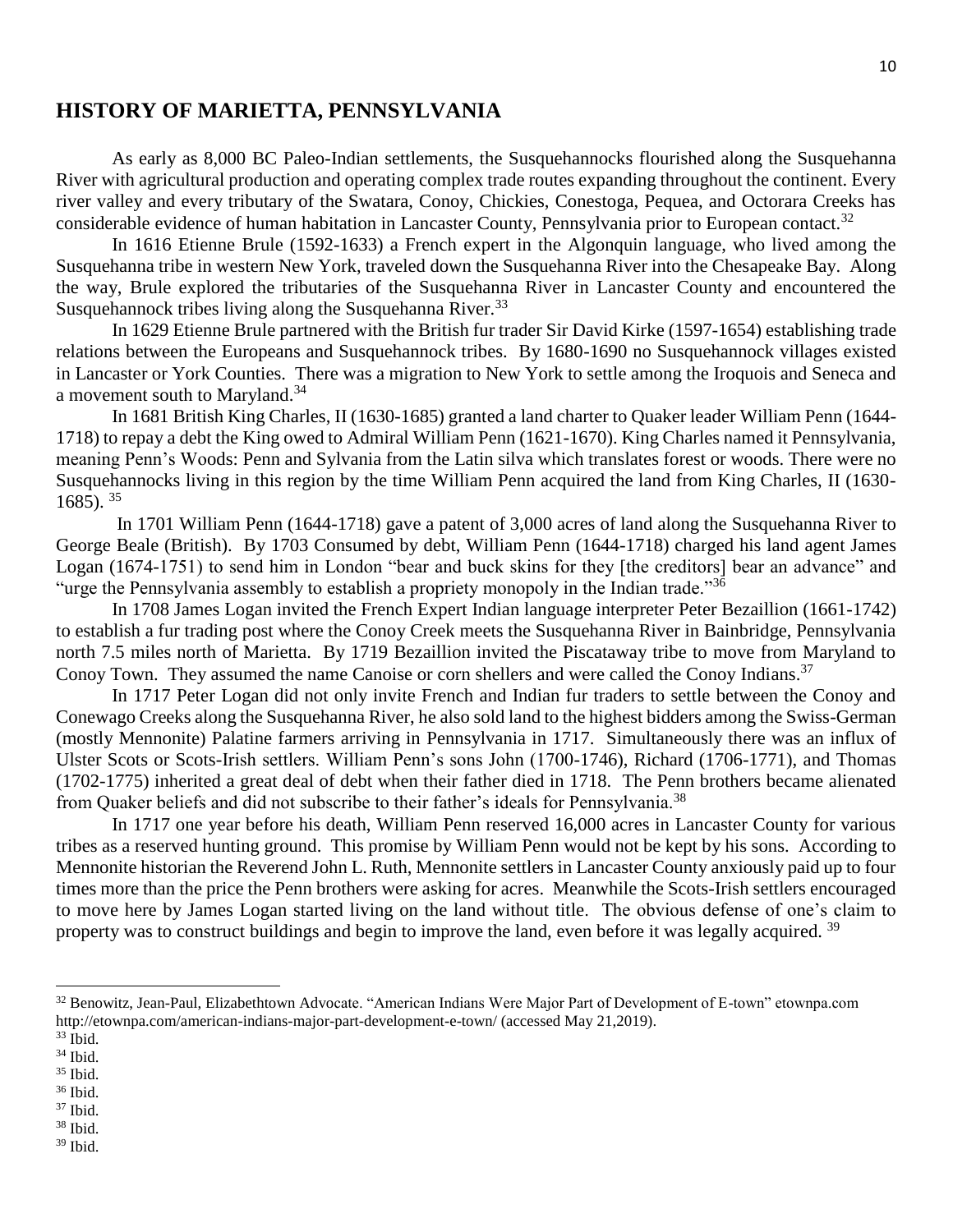In 1719 Robert Wilkins, Scotch-Irish (Ulster Scots; Anglo-Irish Presbyterians), Indian Trader, acquired 300 acres along the Susquehanna River north of Chickies Creek. In 1719 George Stewart, Scotch-Irish, was sold a tract of land east of the Robert Wilkins tract. In 1727 Robert Wilkins sold the tract of Penn land to Scotch-Irish, The Reverend James Anderson, clergy at the Donegal Presbyterian Church (1732) in Mount Joy, in East Donegal Township. Son James Anderson operated the ferry and built the Accomac Inn. 40

In 1733 George Stewart's son and daughter-in-law, John and Ann Stewart, inherited and sold the James Anderson tract to David Cook. This tract of land was given to his son David Cook whose son, David Cook, laid out the town of New Haven. Additional acres of the Stewart tract were given to David Cook's son James.<sup>41</sup>

Peter Bezaillion built Old Peter's Road, as it is still known in parts of Lancaster County, to facilitate French and Indian fur trading linking Philadelphia to Bainbridge (1719). Bezaillion who, in partnership with the British, challenged France's control over the territory between the Appalachian Mountains and the Mississippi River, a struggle which helped precipitate the French and Indian War. The French found the Algonquin tribes their allies, while the Iroquois sided with the British. Raids of British colonists occurred on both sides. <sup>42</sup>

By 1743 The Piscataway tribes had moved away from Bainbridge, migrating north along the Susquehanna River settling in Shamokin. British victories in Quebec (1759) and Montreal (1760) led to France surrendering all of New France to the British. The British took over all French forts on the frontier and became the new authoritarian power for the tribes in these regions during The French and Indian War (1755-1763).  $^{43}$ 

Between 1775-1783 Marietta played an important role in the American Revolution manufacturing iron and lumber, producing agricultural goods, distilling whiskey, and ferry transportation between Lancaster and York Counties over the Susquehanna River. The capitol of Continental Congress was in Lancaster City on 22 September 1777. Lancaster City was the capitol of Pennsylvania from 1799-1812. York City was the capitol of the Continental Congress from 1777-1778. The Articles of Confederation were drafted and adopted in York thus the establishing the first constituting and government for the United States of America. In 1789 Quaker leader Samuel Wright renamed Wright's Ferry as Columbia and petitioned the new U. S. Congress to make this the location of the U.S. Capitol.<sup>44</sup>

In 1804 the third generation of Anderson, grandson James Anderson, laid out the town of Waterford. By 1812 James Anderson and James Cook procured a charter from the Pennsylvania legislature and named their incorporated towns Marietta. The next year, 1813, Anderson's town Waterford and Cook's town New Haven were consolidated including a tract of land owned by John Myers east of Moravian Town and a tract of land owned by Benjamin Long north of Waterford.<sup>45</sup>

In the same year, 1813 John Pedan, James Mehaffey, and Colonel James Duffy purchased 161 acres west of the Anderson tract and laid out Irishtown. The founders named each north-south street after U. S. naval heroes: Biddle, Jones, Decatur, Bainbridge, Morris, Hull, and Porter. The east-west streets named for American sea vessels: Essex, United States, Wasp, and Constitution. United States Street would become Market Street when all the towns were incorporated into the borough of Marietta. <sup>46</sup>

The next year, 1814, the Cassels sell the Neff tract to Jacob Grosh who laid out Moravian Town, known locally as Bungletown. By this time the major industry in Marietta was lumber. By 1814 there were nine lumber merchants in Marietta. Planing mills, lumberyards, carpentry shops, and allied businesses were the backbone of the local economy. Marietta was a waypoint for shipping lumber, bundled into rafts, downriver. In 1807 Henry Cassel established a lumber business on the corner of Third and Bank Streets. In 1848 Henry Cassel was joined

 $\overline{\phantom{a}}$ 

<sup>46</sup> Ibid.

<sup>40</sup> Marietta Sesquicentennial Souvenir Booklet (Marietta, PA: August 4, 1962).

<sup>41</sup> Ibid.

 $42$  Ibid.

 $43$  Ibid.

<sup>44</sup> Lloyd, Junie, YorkBlog, "How did they get across the wide Susquehanna when there were no bridges?"

https://yorkblog.com/universal/how-did-they-get-across-the-wide-susquehanna-when-there-were-no-bridges/ (accessed May 23, 2019).

<sup>45</sup> Marietta Sesquicentennial Souvenir Booklet (Marietta, PA: August 4, 1962).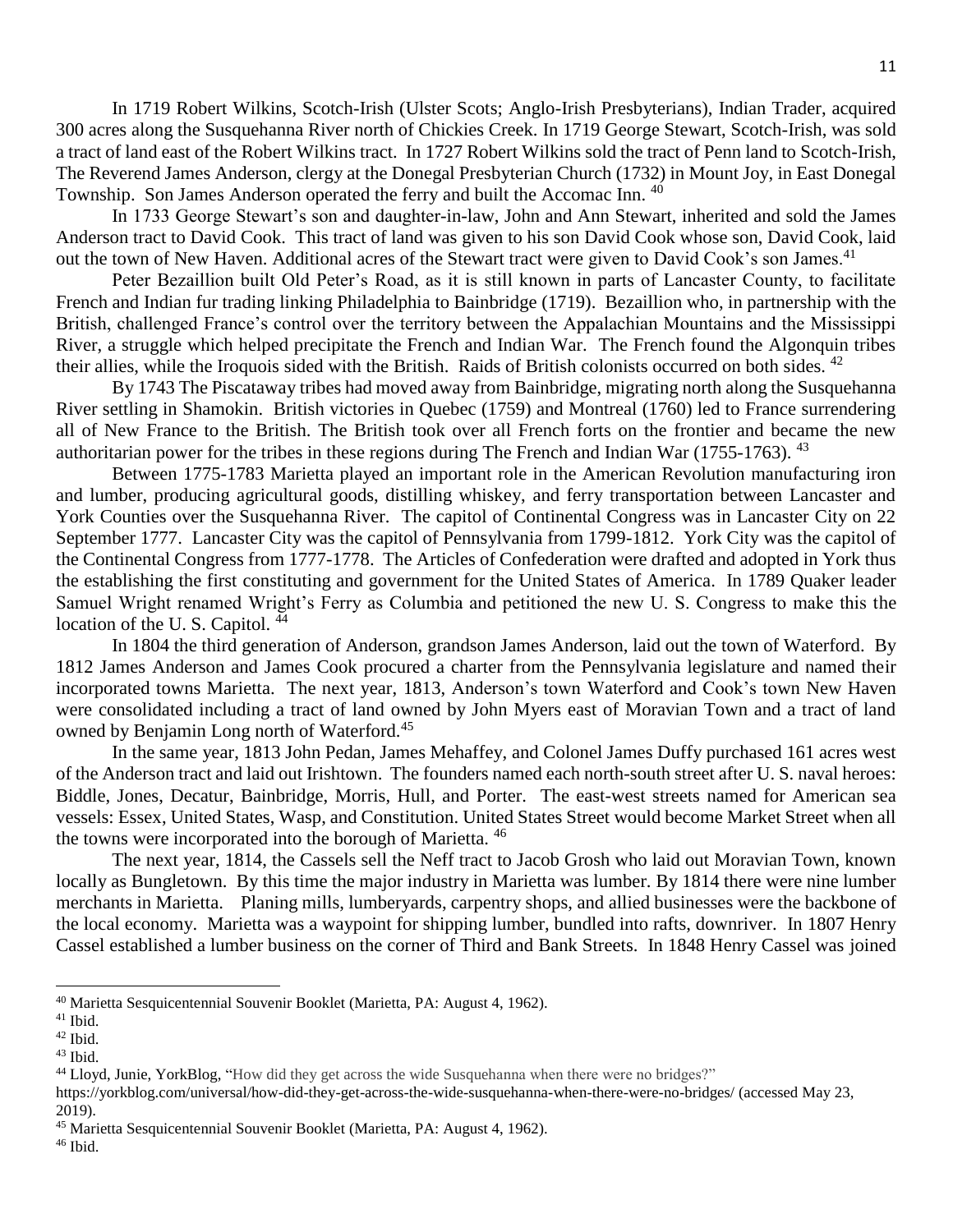by his son A. N. Cassel who in 1872 built a planning mill associated with the business. In 1850 B. F. Hiestand & Sons Planing Mill was established on the Susquehanna River below Chickes Rock with the lumber offices located on the corner of Bank and Second Streets. In 1945 the Hiestand lumber properties were deeded to the Paul W. Zimmerman Foundries Company manufacturing brass, bronze, and aluminum castings. In 1954 Zimmerman Foundries Company, was acquired by the Donegal Manufacturing Corporation, later called Donegal Steel Foundry Company which manufactured carbon, low alloy and stainless steel castings primarily for tanks for the U. S. Army during the Korean War (1950-1953). <sup>47</sup>

During 1812-1814 The Columbia-Wrightsville covered bridge constructed over the Susquehanna River, at the time considered the longest covered bridge in the world. Greatly enhances the economy for Marietta. Between1812-1815 the War of 1812 between the U. S. and Great Britain began over alleged British violations of American shipping rights, such as impressment, the forcing of American merchant sailors to serve on British ships. American forces unsuccessfully invaded Canada and the British retaliated by burning down Washington, D. C. Within weeks U. S. Forces repulsed sea and land invasions of the British at the Port of Baltimore, particularly Fort McHenry. The war ended with victory for the United States at the Battle of New Orleans. Two companies from Marietta marched to Maryland in defense of Baltimore. One of the companies was called the Marietta Grays commanded by Jacob Grosh.<sup>48</sup>

In 1817 James Anderson built a road over Chickies Mountain, the Old Columbia Pike, linking Columbia, Pennsylvania, formerly Wright's Ferry, (1726) 3.6 miles south of Marietta. Anderson was preparing for the state legislature to build a bridge across the Susquehanna River connecting Marietta to York, Pennsylvania (1741). James Anderson operated a ferry across the Susquehanna River. Two miles north Mennonite Christian Winiker operated a ferry known as Vinegar Ferry. <sup>49</sup>

The Economic Panic of 1819 was the first major peacetime financial crisis in the U. S. following the collapse of the economy in the transition from a colonial commercial status with Europe toward an independent economy. The downtown was driven by global market adjustments in the aftermath of the Napoleonic Wars, its severity was compounded by excessive speculation in public lands. The Pennsylvania legislature did not build a bridge between Marietta and York. James Anderson lost most of his money building the Columbia Pike. <sup>50</sup>

Between 1826-1840 construction of the Pennsylvania Canal system to connect Philadelphia (1682) to Pittsburgh (1669) commenced. The Pennsylvania Rail Road (1846) eventually purchased the Pennsylvania Canal from the Commonwealth of Pennsylvania. <sup>51</sup>

In 1855 Eagle Furnace, anthracite iron furnace, opened. The iron industry in Marietta was dominated by Henry Musselman, Henry Miller Watts of Carlisle, and his father-in-law Dr. Peter Shoenberger, of Pittsburgh. The local iron industry was managed by Watts' son Ethelbert Watts (1846–1919) a U. S. diplomat who played important roles in the Spanish American War, Russo Japanese War, & WW I. These iron plants produced pig iron, sold under the brand name Vesta, transported on the Pennsylvania Canal and later by the railroad. In 1917 the iron plants, known as the Susquehanna Iron Company, sold the furnaces to E. J. Lavino who produced ferromanganese, used for high grade steel, during WW I. The manganese ores came from all over the world & the ferromanganese product was shipped to Youngstown, Ohio, Coatesville, and Pittsburgh. The production of iron ceased in the 1920s and the furnace was dismantled between 1928 and 1934. <sup>52</sup>

Between 1861-1865, during the American Civil War Marietta played a role in the Battle of Gettysburg 1- 3 July 1863. Women from Marietta organized to prepare linen bandages and baked two wagonloads of bread dispatched to Gettysburg, Pennsylvania (1806) 45 miles west of Marietta. Marietta was protected from an

 $\overline{\phantom{a}}$ 

<sup>51</sup> Pennsylvania Historical & Museum Commission. "Pennsylvania Canals- 1846" phmc.state.pa.us

<sup>47</sup> Ibid.

<sup>48</sup> Ibid.

 $49$  Ibid.

<sup>50</sup> Revolvy. "Panic of 1819" revolvy.com https://www.revolvy.com/page/Panic-of-1819 (accessed May 21, 2019).

www.phmc.state.pa.us/portal/communities/documents/1776-1865/pennsylvania-canals.html (accessed May 21, 2019).

<sup>52</sup> Rivertownes. "The Furnaces of Rivertownes" rivertownes.org http://www.rivertownes.org/Features/Furnaces/Marietta.htm (accessed May 21, 2019).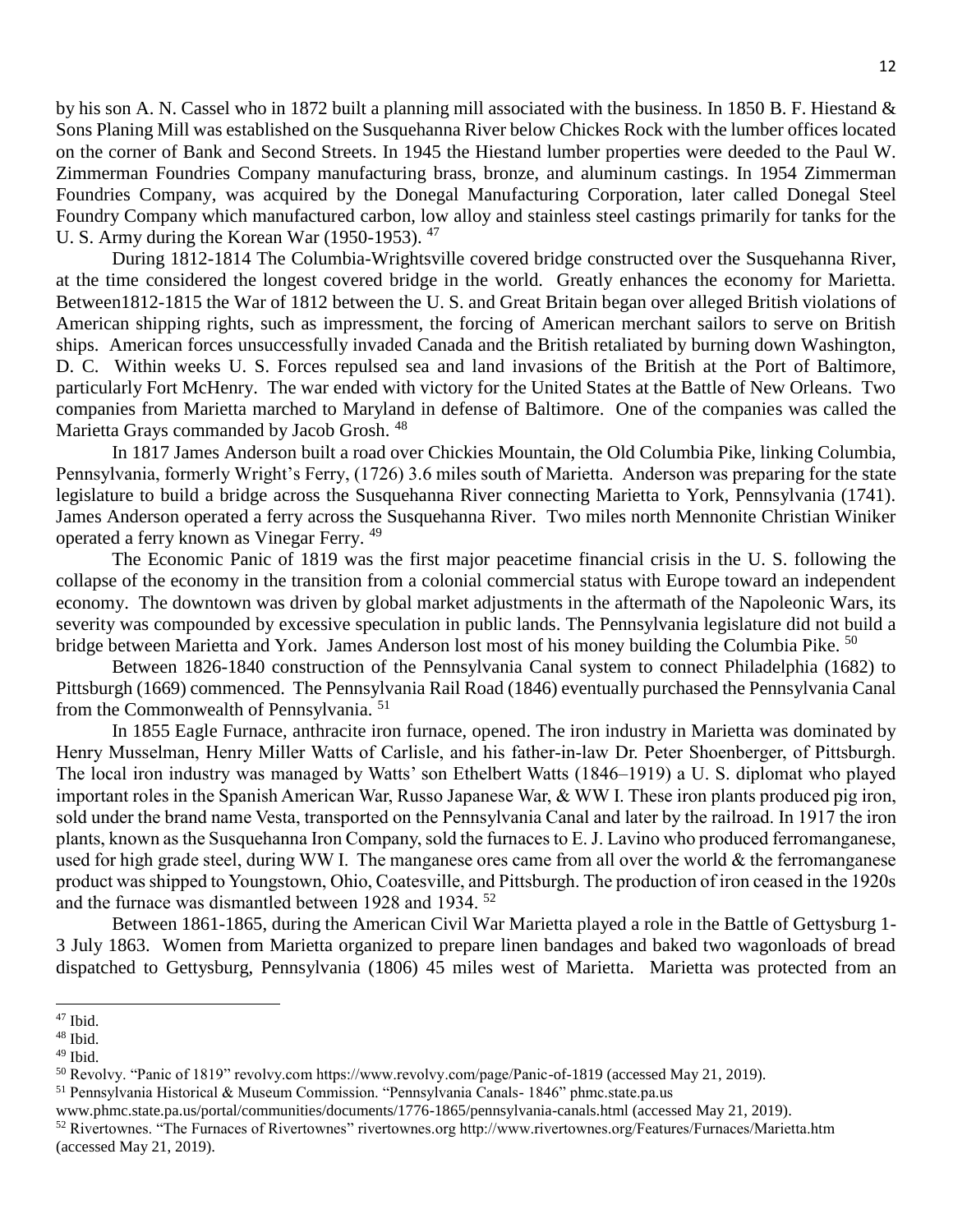invasion of Confederate troops because on 28 June 1863 Union forces burned the Columbia-Wrightsville covered bridge to prevent an advance of Confederate troops approaching from Wrightsville, York County. The Pennsylvania Rail Road used the bridge piers to support a rail bridge crossing the river from 1868-1896 when it was destroyed by the Cedar Keys Hurricane. In 1810 David Muma built a stone house which David Cassel (1774- 1855) turned into a hotel in 1823 called the Perry House Hotel named for War of 1812 Commodore Oliver Hazard Perry (1785-1819). Perry House was a stronghold for Confederate sympathizers of Marietta where Copperheads and Unionists engaged in hostile political debates. <sup>53</sup>

In the post-Civil War years, by 1876 The Marietta Holloware and Enameling Company was established, by Colonel James Duffy among others, producing hollow castings such as toilet bowls, lavatory basins, cast iron cookware, ink pots for stencils, glue pots, teakettles, and cookware including sauce pans, and skillets. <sup>54</sup>

In 1882 Dr. H. M. Alexander used the methods of British physician and scientist, Edward Jenner (1749- 1823) to create a vaccine for smallpox which he manufactured and sold commercially nationwide and globally. The work began in a chicken house adjacent to his office at 299 West Market Street. He purchased the H. McMullen Farm in the Irishtown neighborhood of Marietta located at Wasp and Biddle Streets and established the first commercial biological laboratory in the United States known as Dr. H. M. Alexander and Company and also as the Lancaster County Vaccine Farm. <sup>55</sup>

By the time of the First World War, in 1916, the heirs of Dr. Alexander sold their shares of the company to the Gilliland Laboratories, Inc. During the Second World War, in 1943 Gilliland Laboratories was acquired by the American Home Products Corporation. The following year, in 1944, The American Home Products Corporation was incorporated into the Wyeth Laboratories, Inc. In 2005 Wyeth Laboratories was acquired by Britain's largest drugs maker, GlaxoSmithKline.

In 1889 Donegal Mutual Insurance Company, formerly Donegal and Conoy Mutual Fire Insurance Company, established on West Market Street in Marietta. During 1960-1961 Donegal built their national headquarters in Colonial Revival style campus on River Road Pennsylvania Route 441 (PA 441). <sup>56</sup>

In 1893 The Columbia and Donegal Electric Railway (C&D), later purchased by The Pennsylvania Traction Company which was acquired by the Conestoga Traction Company (1899) was chartered to build a trolley car line connecting the four miles between Columbia and Marietta and building the Chickies Rock Park. The wooden cars, painted bright blue with yellow trim, were purchased from J. G. Brill Car Company (1868- 1954) Philadelphia and the electric lines were installed by Westinghouse Electric Company (1886) Pittsburgh. Trolley tickets were purchased at the Libhart Drug Store.<sup>57</sup>

During 1917-1918 the United States declared war on Germany on 6 April 1917 more than two and a half years after the start of the First World War. Before entering the war, the U. S. remained neutral although it was an important supplier to Great Britain and the Allied Powers. The U. S. made its major contributions supplying raw material for the war effort. The U. S. military established the Marietta Holding and Reconsignment Point along the Susquehanna River. The primary mission was to receive and store Quartermaster, Ordinance, Medical, Engineer, and Signal Corps supplies until east coast ports were in a position to receive and ship materials overseas. 58

During the Second World War, in 1941 the U. S. military expanded the Marietta Holding and Reconsignment Point to accommodate supplying the Lend Lease Act. In March 1941 Lend Lease was enacted distributing food, oil, warships, warplanes, and weaponry. In December 1941, four days after the Japanese attack on Pearl Harbor and the United States, the U. S. Congress declared war against the Japanese Empire. Nazi Germany declared war against the U. S. in response to what was claimed to be a series of provocations by the

 $\overline{\phantom{a}}$ 

<sup>58</sup> Ibid.

<sup>53</sup> Marietta Sesquicentennial Souvenir Booklet (Marietta, PA: August 4, 1962).

<sup>54</sup> Ibid.

<sup>55</sup> Ibid.

<sup>56</sup> Landis, John C., Candlelight Tours of Marietta 1966 to 2015 (Landisville, PA: Yurchak Printing, Inc, 2015).

<sup>57</sup> Marietta Sesquicentennial Souvenir Booklet, (Marietta, PA: August 4, 1962).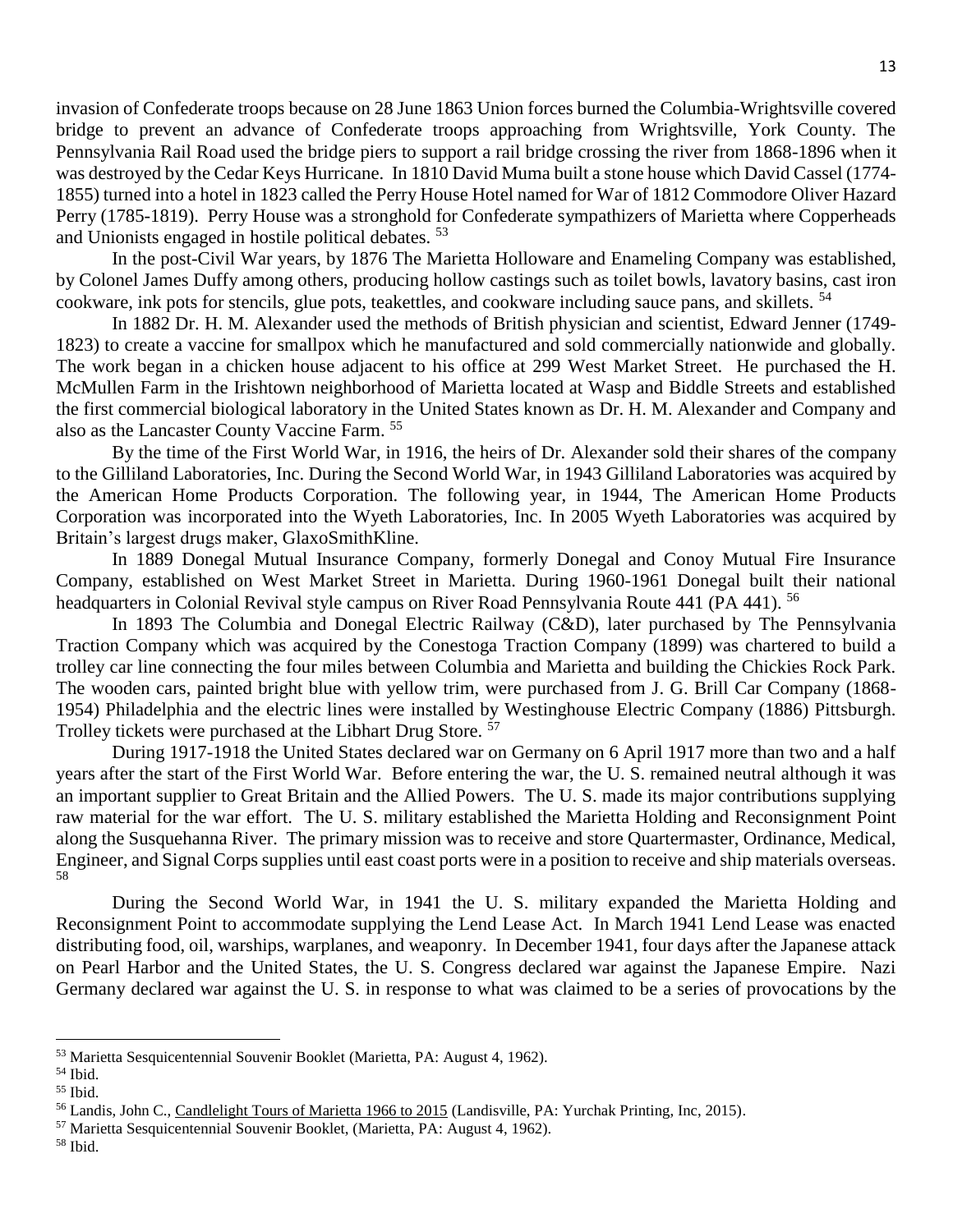United States when it was still officially neutral during the Second World War. The United States declared was on Germany. <sup>59</sup>

During this time, 1942-1945 there was an expansion of the Marietta Holding and Reconsignment Point which is officially designated as the Marietta Transportation Corps Depot. The depot encompassed over eight million square feet, over 400 acres, and employed more than 800 civilians in addition to military personnel.  $^{60}$ 

In 1947 Machinecraft, Inc. was established manufacturing automatic food shaping machines for mass production of hamburgers and French fries. The hydraulic valves for the first two air craft carriers built during the Second World War were designed and manufactured by Machinecraft. This technology allowed planes to be kept on an even keel during take-off and landing on the decks of the ships. <sup>61</sup>

In 1952 Texas Eastern Transmission Corporation built a natural gas compressor two miles west of the Marietta Air Force Station. This compressor station moves natural gas destined for markets in Philadelphia and New York.  $62$ 

Between 1953-1955 the Transportation Material Command was established at the Marietta Transportation Corps Depot with the mission of supply control, cataloging, procurement, mobilization planning, and standardization and production engineering. In 1955 Marietta Transportation Corps Depot was transferred from the U. S. Army to the U. S. Air Force which created air station with the primary functions of receipt, storage, shipment, and disposal of Air Force material and equipment. <sup>63</sup>

In 1955 the United States Aluminum Corporation of Pennsylvania USALCO is established. Rectangular twenty-five pound "ingots" smelted from scrap aluminum were produced to make castings for automotive automatic transmissions, pistons, aluminum fry pans, and products for national defense purposes. <sup>64</sup>

In May 1957, New Jersey Shell Casting Corporation was organized and operated until 1961 as a shell molding foundry. The corporation existed under the laws of the State of New Jersey from 1957 to 1979 because Joe Nagy lived in New Jersey at the time of incorporation. In May 1957, the original one room block building on South Decatur Street in Marietta, PA was rented from the U.S. Expansion Bolt Company. On December 9, 1965, New Jersey Shell Casting Corporation purchased the block building from the U.S. Expansion Bolt Company. The original size of the building was 2,700 square feet. Due to the growing needs of the business, the foundry has been expanded over the years and currently houses over 18,000 square feet under roof. In 1962, the business was converted to a non-ferrous brass, bronze and aluminum green sand-molding foundry and remains as such today<sup>65</sup>

In the 1970s, a large part of the Marietta Transportation Corps Depot became the Armstrong World Industries Ceiling Manufacturing Plant. Currently part of the Marietta Transportation Corps Depot is owned by the General Services Administration (GSA). The GSA portion of the site is used for the storage of a variety of ores including manganese, chrome, beryl, zinc, and lead in the form of ingots. Access to both portions of the site is restricted by perimeter fencing which has either locked gates or is guarded. The current property owners are: AWI (302.4 acres); GSA (67.5 acres); AAAA Enterprises, Inc. (39.9 acres); PADOT (23.27 acres); Richard C. Yunginger (36.40 acres); and Frederick W. Bushong et ux (9.6 acres). <sup>66</sup>

This property is a superfund site which means the federal government, through the Environmental Protection Agency, has identified parties responsible for hazardous substances releases to the environment and has either compelled them to clean up the sites or it may undertake the cleanup on its own using the Superfund (a

l

<sup>59</sup> Ibid.

 $^{60}$  Ibid.

 $61$  Ibid.

 $62$  American Oil & Gas Historical Society. Big Inch Pipelines of WWII" aoghs.org https://aoghs.org/petroleum-in-war/oil-pipelines/ (accessed May 23, 2019).

<sup>&</sup>lt;sup>63</sup> Wardlow, Chester, Center of Military History. "The Transportation Corps: Responsibilities, Organization, and Operations" historyhttps://history.army.mil/html/books/010/10-19/CMH\_Pub\_10-19.pdf (accessed May 23, 2019).

<sup>64</sup> USALCO, "About Us" usalsco.com https://www.usalco.com/company/history/ (accessed May 23, 2019).

<sup>65</sup> New Jersey Shell Casting Corporation. "Our History" njshell.com http://njshell.com/history.htm (accessed May 29, 2019).

<sup>66</sup> ProPublica. "Marietta Air Force Station" projects.propublica.org

https://projects.propublica.org/bombs/installation/PA39799F1509009799 (accessed May 23, 2019).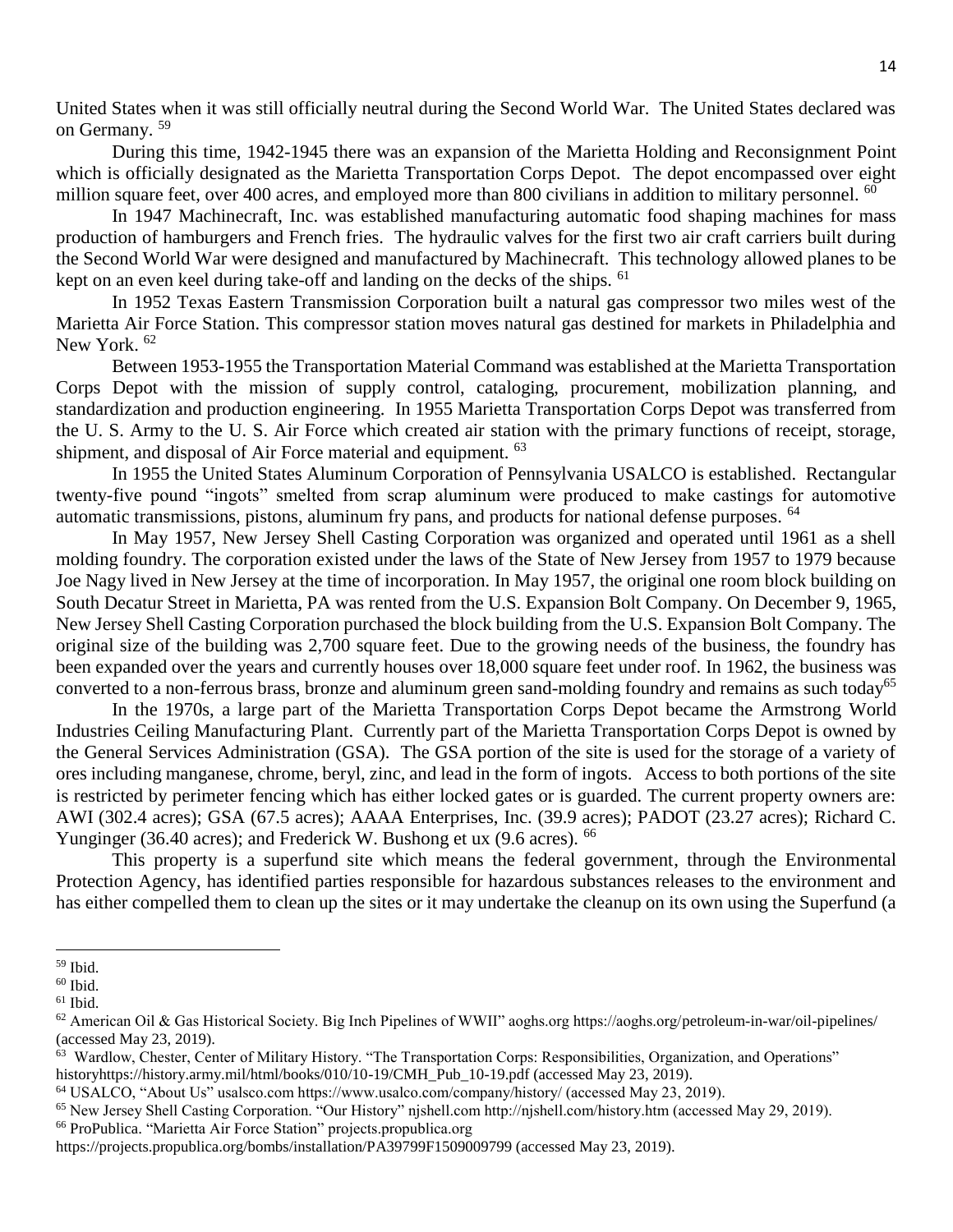trust fund) and costs recovered from polluters by referring to the U.S. Department of Justice. <sup>67</sup> Sites managed under this program are referred to as "Superfund" sites established as the Comprehensive Environmental Response, Compensation, and Liability Act of 1980. The EPA identifies sites such as Marietta Transportation Corps Depot because they pose or had once posed a potential risk to human health and/or the environment due to contamination by one or more hazardous wastes. Marietta Transportation Corps Depot is currently registered as an Active superfund site by the EPA. However, it is not on the NPL (National Priorities List), which means the EPA does not consider it one of the nation's most hazardous waste sites. <sup>68</sup>

Established in 1970, Lawn Equipment Parts Company (LEPCO) is a family-owned and operated wholesale distributor of quality outdoor power equipment, parts, and accessories. Originally, LEPCO operated as an after-market parts distributor to independent lawn equipment dealers. Today, we handle nine major brands of power equipment and continue to supply aftermarket parts to over 1,300 dealers in the northeast region. Over the years, LEPCO has continued to grow, becoming one of the preferred distributors in the industry. Maintaining their reputation for outstanding customer service to its dealers continues to be their everyday focus. LEPCO's continued goal is to provide quality products and services to groups of independent dealers who, in turn, can provide a higher level of service and support to the end-users for all the brands represented. They sell exclusively to retail dealers in Connecticut, Delaware, Maine, Maryland, Massachusetts, New Hampshire, New Jersey, New York, Pennsylvania. <sup>69</sup>

In 1981, Rich Kushner opened Swedish Motors at 7 North Decatur Street, advertising that his employees had a unique knowledge of Swedish cars and foreign parts. His niche was more than enough to preoccupy his technicians, some of whom have been with Rich since their service doors opened. Today, Swedish Motors offers the same reliable auto service while also selling and restoring preowned and vintage vehicles.<sup>70</sup>

Jagtrux, Inc, a contract/common carrier for tractor trailer transportation was incorporated in 1982 by Jim Germak. In 1998 Jagtrux, Inc. purchased an abandoned locomotive repair shop in Marietta, originally built in 1942, and completely renovated the building. Eventually Jagtrux acquired surrounding property and expanded into a seventy-five-acre facility with a full-service shop, cross dock facilities, and secure trailer storage lots. Germak established a strong relationship with Armstrong World Industries becoming a Core Carrier for Armstrong's facilities in Marietta. <sup>71</sup>

B.N. Excavating is a second-generation family business, specializing in residential, commercial and agricultural excavating services. Bob Nafziger started the company in 1986, after working as an employee for an excavating company in the area for over 15 years. Bob started the company with a single backhoe, dump truck and track loader and steadily built relationships with area contractors to build the business. Today, B.N. Excavating has grown from a small, one-man operation to a trusted leader in the excavating industry throughout Lancaster County and beyond. Headquartered in Marietta, PA, the company is now home to an experienced team of full-time excavators and a diverse line of professional excavation equipment that can meet the excavating needs of small businesses, home owners and agricultural operations.<sup>72</sup>

R & T Mechanical, Inc. was founded in 1987. R & T Mechanical is a contracting company which provides services including plumbing, heating, air-conditioning, and other similar work. R & T is in the East Donegal Industrial Park along with several other companies and organizations including Hess Auctioneers, LLC, Jaxtrux, Inc, Vanguard Modular Building Systems., LLC, and Hiltz Propane.

Founded by Matt Hiltz, a mechanical engineer who has many years of experience in the propane industry, Hiltz Propane Systems is family-owned and operated and comprised of a dedicated crew of propane installation and repair professionals. Specializing in complete turnkey propane system design and installation services, Matt

 $\overline{a}$ <sup>67</sup> Wikipedia. "Superfund" Wikipedia.org https://en.wikipedia.org/wiki/Superfund (accessed May 23, 2019).

<sup>68</sup> GovInfo. "Hazardous Waste: Information on Potential Superfund Sites" govinfo.gov https://www

<sup>.</sup>govinfo.gov/content/pkg/GAOREPORTS-RCED-99-22/html/GAOREPORTS-RCED-99-22.htm (accessed May 23, 2019).

<sup>69</sup> LEPCO. "About Us" lepco.com http://lepco.com/about-us/ (accessed June 13, 2019)

 $70$  Swedish Motors. "About Us" swedishmotors.com http://www.swedishmotors.com/about-swedish-motors (accessed May 29, 2019). <sup>71</sup>Jagtrux. "Our Story" jagtrux.com http://jagtrux.com/dotnetnuke/AboutUs/OurStory.aspx (accessed May 23, 2019).

<sup>72</sup> B.N. Excavating. "About Us" bnexcavating.com https://www.bnexcavating.com/about-us.php (accessed May 29, 2019).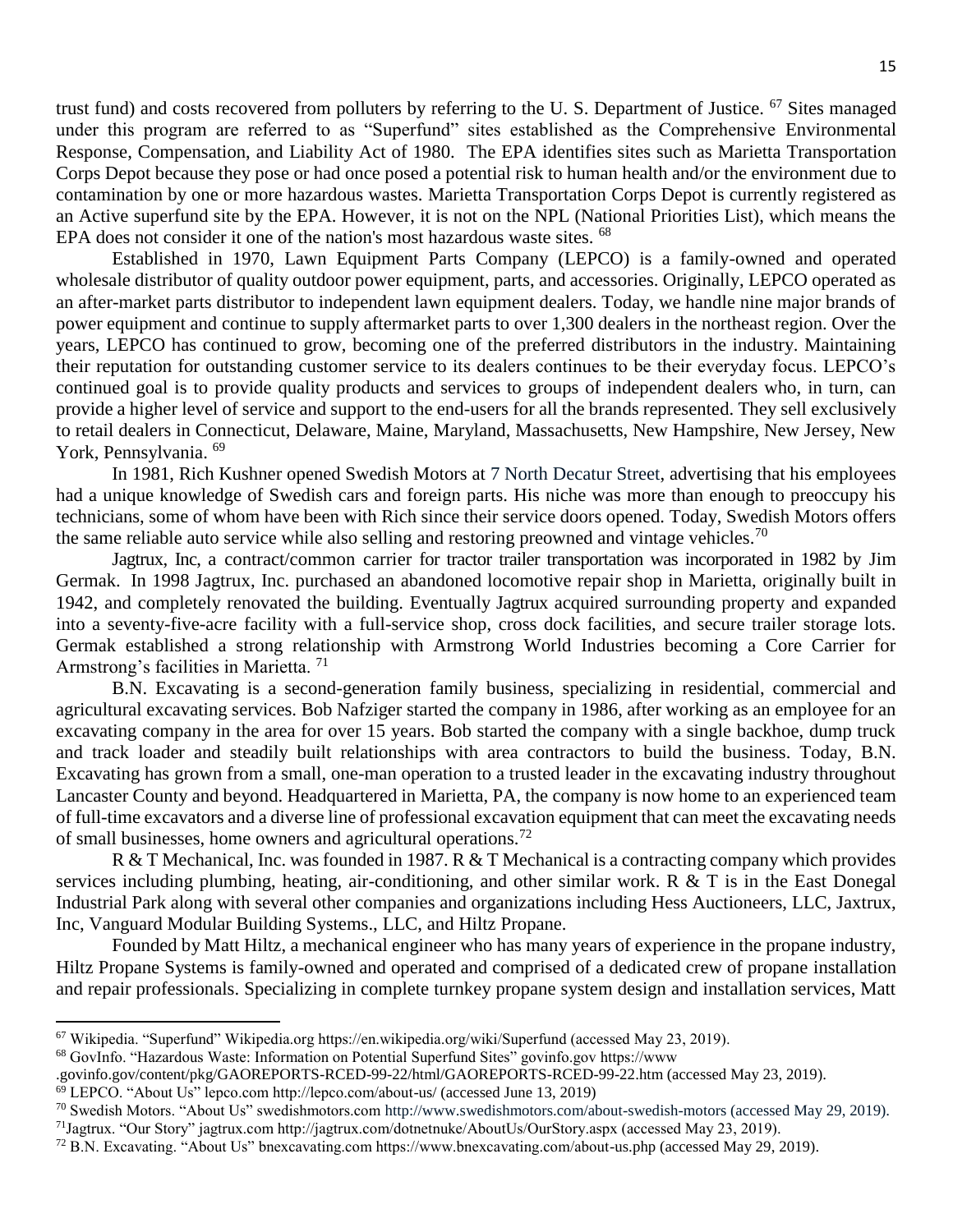and his dedicated crew bring extensive experience to the table in the areas of LPG system design, engineering, plant connection, fitting and maintenance services.<sup>73</sup>

Established in 1998, Vanguard Modular Building Systems, LLC acquired Schiavi Leasing Corp., the predominate modular builder and regional supplier of modular classrooms in Maine since 1986, as a wholly owned subsidiary. Vanguard successfully expanded on Schiavi's already extensive modular construction capabilities to include distinctively engineered and designed multi-story permanent modular buildings, while retaining the requirements for temporary modular space of all sizes and configurations. Vanguard's experienced modular sales and construction management teams are in offices throughout the Atlantic and Gulf Coasts, enabling us to effectively serve more than 20 states. They provide construction management services and quality temporary and permanent modular buildings to the education, commercial, construction, healthcare, oil and gas, government, and religious markets. <sup>74</sup>

Hess Auctioneers, LLC began operations in June 2007 when John Hess (Hess Auction Group), Phil and Roger Garber (GFI Transport), and Jim Germak (Jagtrux), recognized a need for public truck, trailer and equipment auction and consignment auction in the Mid-Atlantic region. Since the company is conveniently located close to Harrisburg, Lancaster and York, the current site is convenient, secure and allows consignors to bring their equipment to the site in advance of the auctions, so buyers can preview the inventory.<sup>75</sup>

Lancaster Recumbent opened in December 2014, and today, the shop has over 75 different types of recumbent cycles – and continues to grow. The shop moved to a new location at 103 West Market Street in March 2018 – a larger space (for more cycles) located a block and a half off the Northwest Lancaster County River Trail in Marietta, PA. Lancaster Recumbent offers rides for all of life's cycles, new and used semi-recumbent and recumbent cycles, offers personal customizations and adaptations to meet your specific needs. Lastly, they offer repairs and maintenance for practically anything with wheels – from recumbent to traditional upright cycles, from strollers to wheelchairs and walkers. <sup>76</sup>

In September 2017, after seven, sometimes controversial, years in the making, Pennsylvania's first largescale commercial soybean-processing facility was opened at 1609 River Road in Conoy Township. Perdue Agribusiness's new \$60 Million soybean-processing plant has been long touted by Perdue as a boon to farmers from Lancaster County and the region, saving them transportation costs. The plant has received strong endorsement from local agriculture and business groups.<sup>77</sup> The state gave Perdue an \$8.75 million grant to build the plant in Pennsylvania. With processed water coming from the adjacent Lancaster County Waste-To-Energy Facility on the same campus, as well as steam, Perdue AgriBusiness said the plant is the most environmentally friendly soybean plant in the country. Perdue said the facility would have the lowest rate of hexane emissions of any soybean-processing plant in the United States. The plant will process soybeans and turn them into soymeal for livestock and dairy farms. The plant has 35 permanent employees. Perdue said its construction generated 150 jobs and the plant will spawn 500 jobs in crop production and transportation. Gov. Tom Wolf said, "This plant is a game changer for farmers in Pennsylvania, opening new lanes of supply, new markets, and new opportunities in the commonwealth's agricultural economy."<sup>78</sup>

<sup>73</sup> Hiltz Propane Systems. "About Us" hiltzpropanesystems.com https://www.hiltzpropanesystems.com/about-us/ (accessed June 13, 2019)

<sup>74</sup> Vanguard Modular Building Systems. "Vanguard History" vanguardmodular.com https://vanguardmodular.com/vanguard-history/ (accessed June 13, 2019).

<sup>75</sup> Hess Auctioneers. "About Us" hessauctioneers.com https://www.hessauctioneers.com/about-us/ (accessed May 29, 2019).

<sup>76</sup> Lancaster Recumbent. "About Us" lancasterrecumbent.com https://lancasterrecumbent.com/about-us/ (accessed May 29, 2019).

<sup>77</sup> Lancaster Online. "After long fight, Perdue to open \$60M soybean-processing plant Monday in Conoy Township" lancasteronline.com https://lancasteronline.com/news/local/after-long-fight-perdue-to-open-m-soybean-processingplant/article\_a709d652-9f98-11e7-88a9-238ddeda959e.html (accessed May 29, 2019).

<sup>&</sup>lt;sup>78</sup> Lancaster Online. "10 facts about the new \$60M Perdue soybean plant in Conoy Township opening today" lancasteronline.com https://lancasteronline.com/news/local/facts-about-the-new-m-perdue-soybean-plant-in-conoy/article\_a062b1b8-a216-11e7-8cacd7d57ce2f935.html (accessed May 29,2019).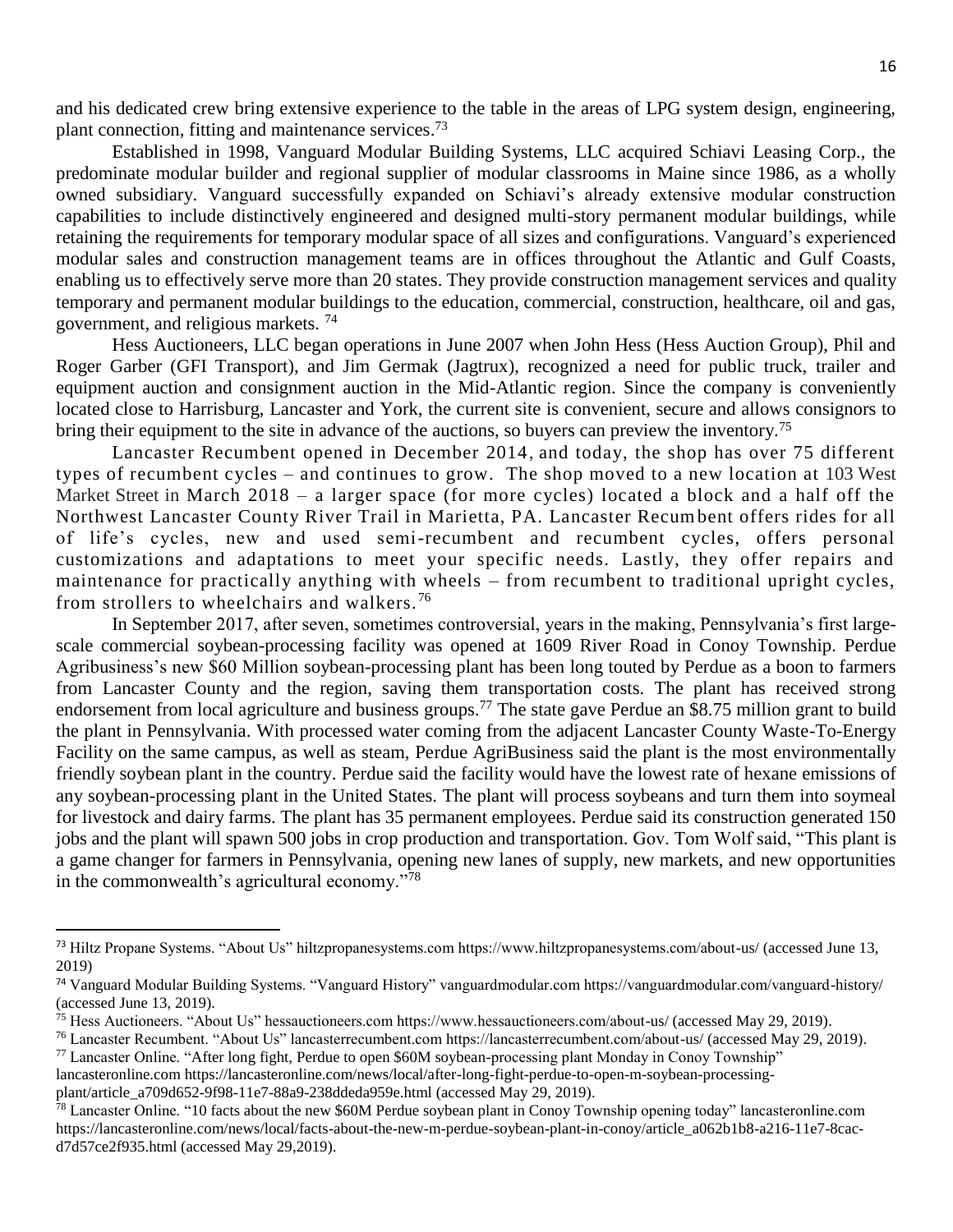Texas Eastern Pipeline (TETCo) is a major natural gas pipeline which brings gas from the Gulf of Mexico coast in Texas and Louisiana up through Mississippi, Arkansas, Tennessee, Missouri, Kentucky, Illinois, Indiana, Ohio, and Pennsylvania to deliver gas in the New York City area. It is one of the largest pipeline systems in the United States. It is owned by Enbridge. Enbridge connects people to the energy they need to help fuel their quality of life. In the United States alone, more than two million miles of pipelines deliver petroleum and natural gas products. Every year, Enbridge invests in the latest technology and training to meet the high environmental and safety standards our neighbors expect, and to keep pipelines the safest, most efficient and most reliable way to move energy resources. <sup>79</sup> Marietta has its own Compressor Station off River Road and has a direct connection to this major national phenomenon.

#### **NATIONAL TRUST FOR HISTORIC PRESERVATION: "THIS PLACE MATTERS!"**

This Place Matters is a national campaign, created by the National Historic Preservation Trust, encouraging people to celebrate places meaningful to them and to their communities. Since 2015 participants have shared more than 10,000 photographs of themselves and their favorite places on social media using the hashtag #ThisPlaceMatters. The National Historic Preservation Trust provides a toolkit for communities to launch their own This Place Matters campaign! People around the world are sharing photos of places of historical significance. This campaign is not just public awareness through photography and social media. It is about telling the stories of why these places hold historical significance. Through This Place Matters, the National Historic Preservation Trust, encourages and inspires an ongoing dialogue about the importance of place and preservation.

We believe the most strategic way for the Marietta Restoration Associates, Inc.; RiverStewards, Inc.; Rivertownes PA USA, Inc.; and Susquehanna Heritage, Inc. to bring positive attention to the Marietta Historic District, the Chickies Historic District, and the Northwest Lancaster County River Trail; while nominating Susquehanna Riverlands as a National Heritage Area; is to use the toolkit provided by the National Historic Preservation Trust to launch a social media campaign to enlist support from the local community. A press release will assist with local media coverage, sending emails and text messages to friends, family, neighbors; creating an event on Facebook or Eventbrite; establishing a website, making a special page for the Marietta campaign where people can RSVP for the event and make donations to the cause; create flyers for display at local businesses and civic buildings; will all contribute to bringing attention to the ArcGIS map and coordinated historic preservation efforts on the local, state, and federal levels.

<sup>79</sup> Wikipedia. "Texas Eastern Transmission Pipeline' wikipedia.org https://en.wikipedia.org/wiki/Texas\_Eastern\_Transmission\_Pipeline (accessed June 13, 2019)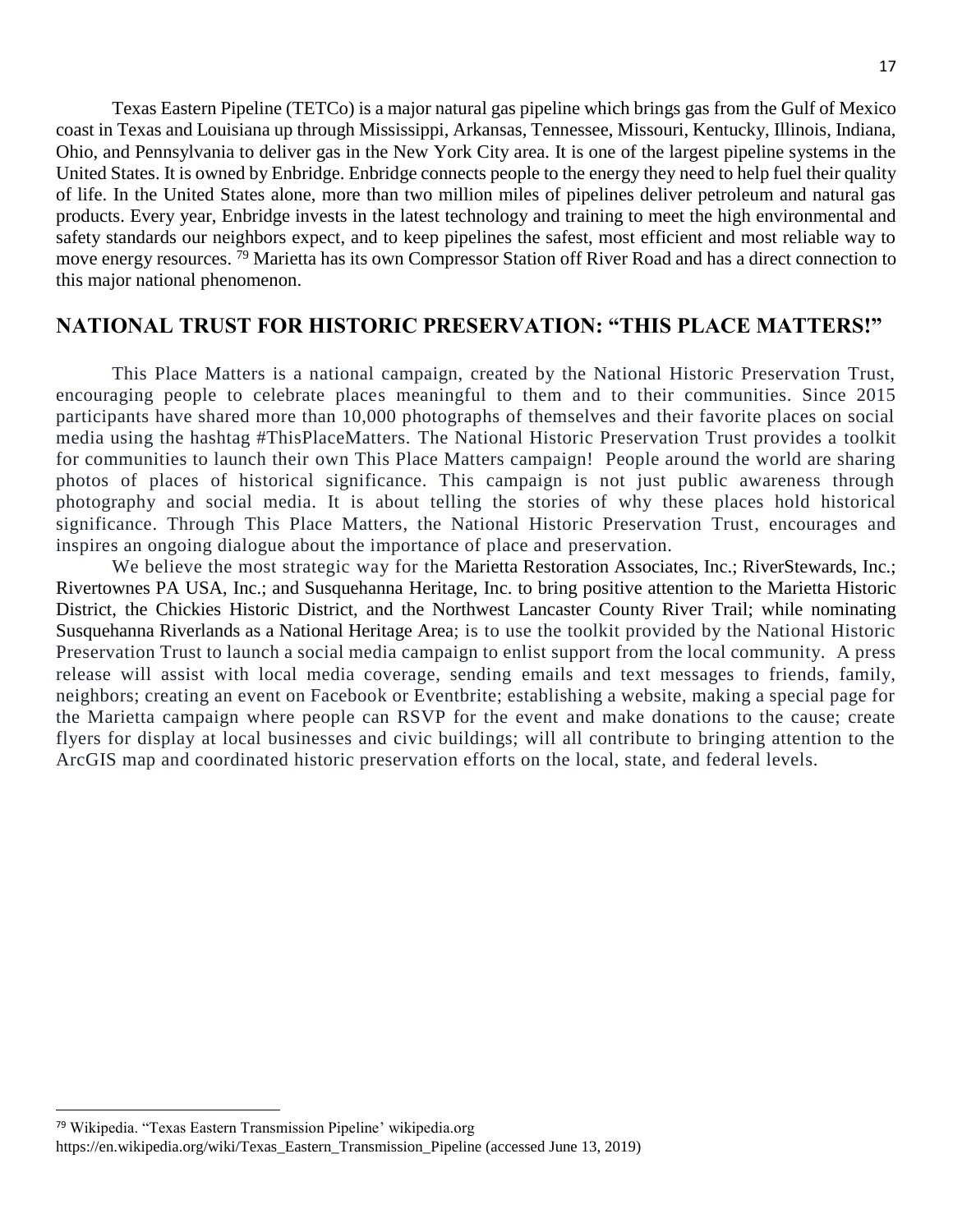# **BIBLIOGRAPHY**

- Advisory Council on Historic Preservation. "Section 106 Applicant Toolkit" achp.gov https://www.achp.gov/digital-library-section-106-landing/section-106-applicant-toolkit (accessed May 21,2019).
- American Oil & Gas Historical Society. Big Inch Pipelines of WWII" aoghs.org https://aoghs.org/petroleum-inwar/oil-pipelines/ (accessed May 23, 2019).
- Archive.org. "History of Lancaster County, Pennsylvania; containing biographical and genealogical sketches of prominent and representative citizens and many of the early settlers" archive.org https://archive.org/stream/cu31924028852998/cu31924028852998\_djvu.txt (accessed May 21, 2019).
- Archive.org. "History of Lancaster County, Pennsylvania: with biographical sketches of many of its pioneers and prominent men" archive.org https://archive.org/stream/historyoflancast02elli/historyoflancast02elli\_djvu.txt (accessed May 21, 2019).
- Benowitz, Jean-Paul, Elizabethtown Advocate. "American Indians Were Major Part of Development of Etown" etownpa.com http://etownpa.com/american-indians-major-part-development-e-town/ (accessed May 21,2019).
- B.N. Excavating. "About Us" bnexcavating.com https://www.bnexcavating.com/about-us.php (accessed May 29, 2019).
- Dickinson College Archives & Special Collections. "Henry Miller Watts (1805-1890)" archives.dickinson.edu http://archives.dickinson.edu/people/henry-miller-watts-1805-1890 (accessed May 21, 2019).
- Farrell, Cathy, Genealogy. "Grosh Family" genealogy.com https://www.genealogy.com/forum/surnames/topics/grosh/58/ (accessed May 21, 2019).
- GovInfo. "Hazardous Waste: Information on Potential Superfund Sites" govinfo.gov https://www.govinfo.gov/content/pkg/GAOREPORTS-RCED-99-22/html/GAOREPORTS-RCED-99- 22.htm (accessed May 23, 2019).
- Haas, Andrew J., Marietta's Centennial Program (Marietta, PA: Press of the New Era Printing Company, September 1912).
- Haldeman Mansion Preservation Society. "Samuel Steman Haldeman" hadleman-mansion.org https://www.haldeman-mansion.org/samuelstemanhaldeman.htm (accessed May 21, 2019).
- Hallum, Charley Hal Houston, "A History of the Hallum Family" (C.H.H. Hallum, 1979). https://books.google.com/books/about/A\_History\_of\_the\_Hallum\_Family.html?id=Wm0rHAAACAAJ (accessed May 21, 2019).
- Hess Auctioneers. "About Us" hessauctioneers.com https://www.hessauctioneers.com/about-us/ (accessed May 29, 2019).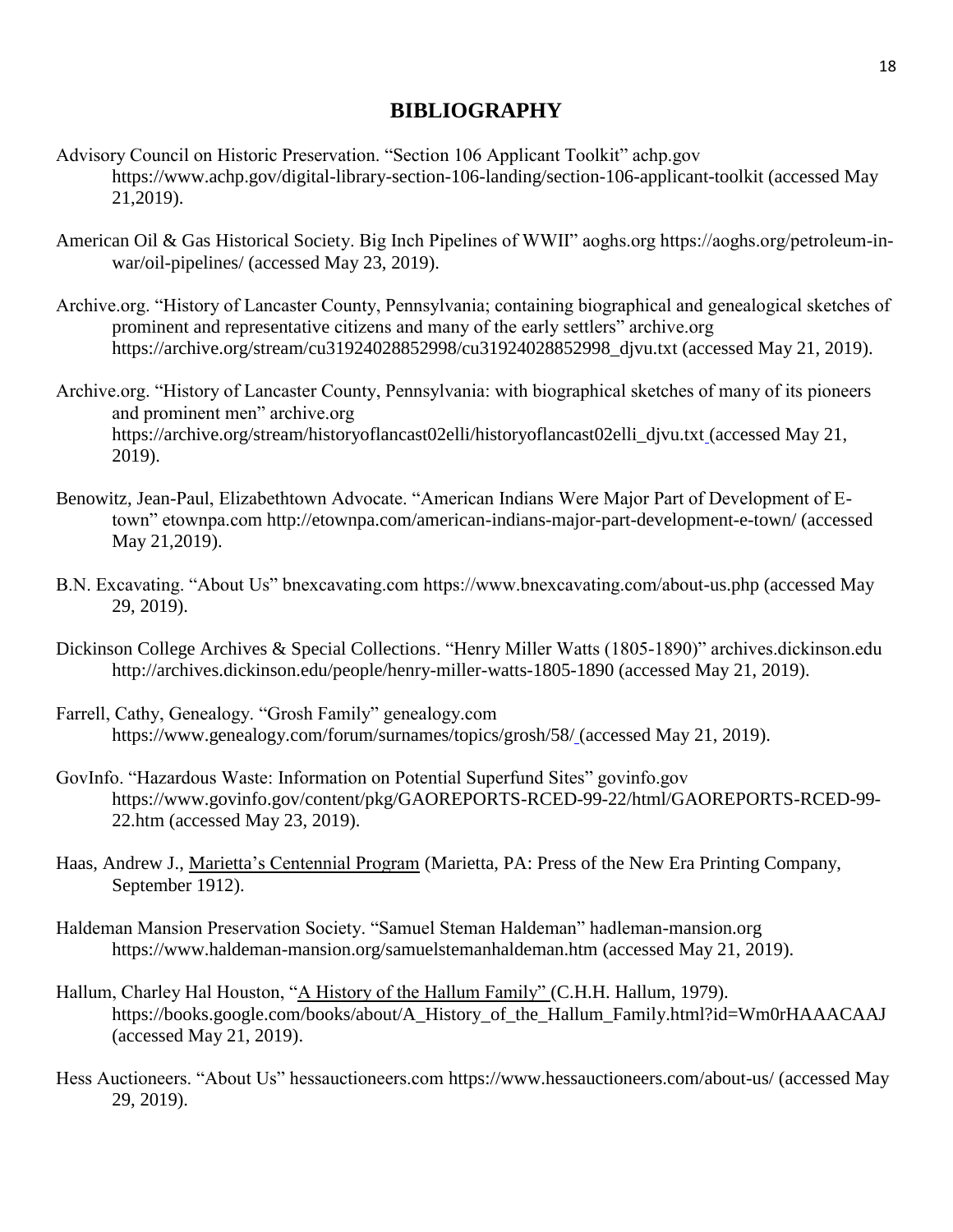- Hiltz Propane Systems. "About Us" hiltzpropanesystems.com https://www.hiltzpropanesystems.com/about-us/ (accessed June 13, 2019)
- Jagtrux. "Our Story" jagtrux.com http://jagtrux.com/dotnetnuke/AboutUs/OurStory.aspx (accessed May 23, 2019).
- Lancaster Online. "After long fight, Perdue to open \$60M soybean-processing plant Monday in Conoy Township" lancasteronline.com https://lancasteronline.com/news/local/after-long-fight-perdue-to-openm-soybean-processing-plant/article\_a709d652-9f98-11e7-88a9-238ddeda959e.html (accessed May 29, 2019).
- Lancaster Online. "10 facts about the new \$60M Perdue soybean plant in Conoy Township opening today" lancasteronline.com https://lancasteronline.com/news/local/facts-about-the-new-m-perdue-soybeanplant-in-conoy/article\_a062b1b8-a216-11e7-8cac-d7d57ce2f935.html (accessed May 29,2019).
- Lancaster Recumbent. "About Us" lancasterrecumbent.com https://lancasterrecumbent.com/about-us/ (accessed May 29, 2019).

Landis, John C., Candlelight Tours of Marietta 1966 to 2015 (Landisville, PA: Yurchak Printing, Inc, 2015).

LEPCO. "About Us" lepco.com http://lepco.com/about-us/ (accessed June 13, 2019)

- Lloyd, Junie, YorkBlog, "How did they get across the wide Susquehanna when there were no bridges?" https://yorkblog.com/universal/how-did-they-get-across-the-wide-susquehanna-when-there-were-nobridges/ (accessed May 23, 2019).
- LMS Commercial Real Estate. "Grace Plateau Lodge 6 Brochure" lms-pma.com http://content.lmspma.com/properties/grace-plateau/Brochure.pdf (accessed May 21, 2019).
- Marietta, PA. "Lancaster Northwest River Trail" marietta-pa.com https://marietta-pa.com/map/river-trail/ (accessed May 21, 2019).

Marietta Sesquicentennial Souvenir Booklet (Marietta, PA, August 4, 1962).

- Mowry, Millie, PA-Roots, "Duffy, James., Col.," pa-roots.org http://www.paroots.org/data/read.php?31,104386 (accessed May 21, 2019).
- New Jersey Shell Casting Corporation. "Our History" njshell.com http://njshell.com/history.htm (accessed May 29, 2019).
- Pennsylvania Historical & Museum Commission. "Pennsylvania Canals- 1846" phmc.state.pa.us www.phmc.state.pa.us/portal/communities/documents/1776-1865/pennsylvania-canals.html (accessed May 21, 2019).
- ProPublica. "Marietta Air Force Station" projects.propublica.org https://projects.propublica.org/bombs/installation/PA39799F1509009799 (accessed May 23, 2019).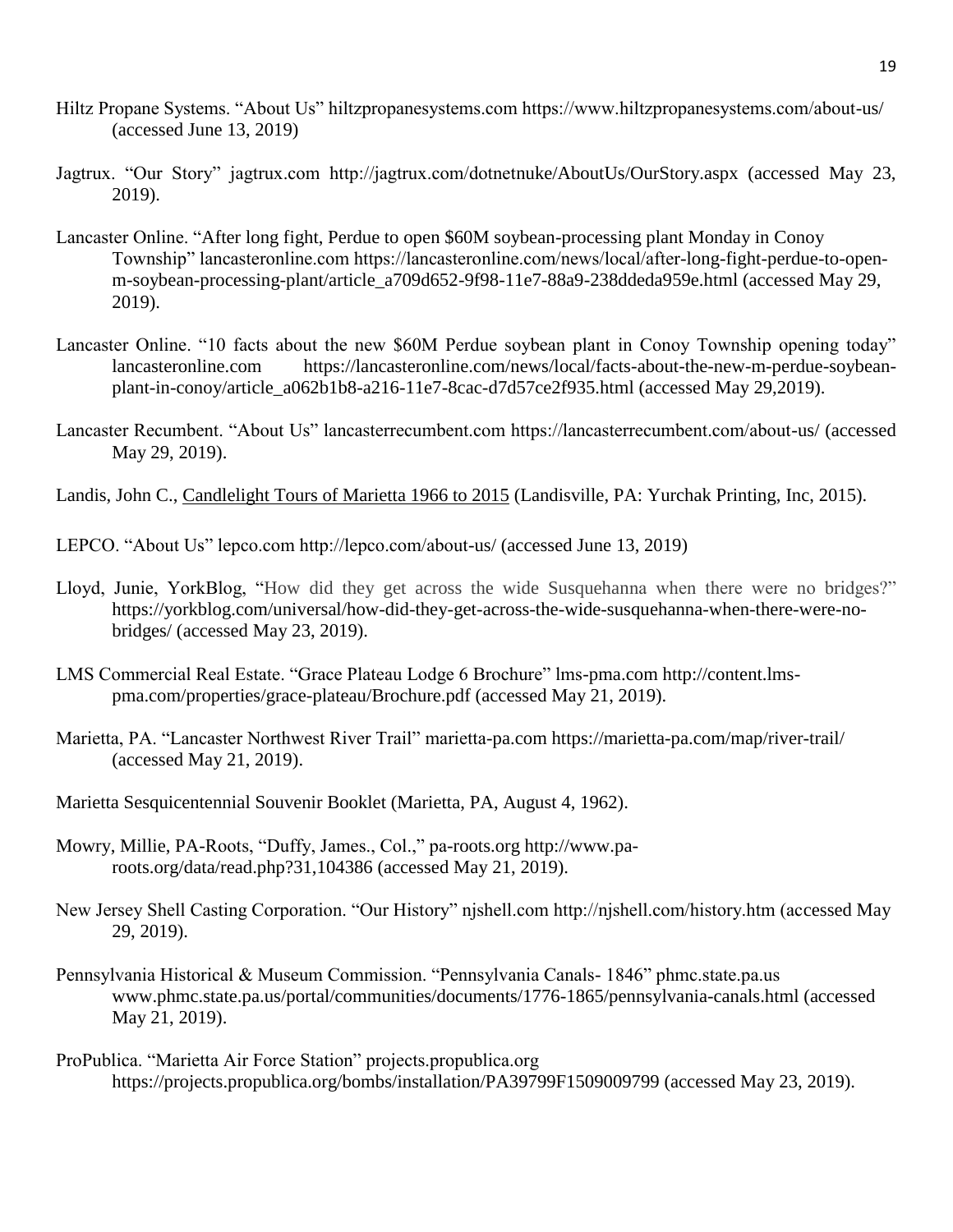- Revolvy. "David Hickernell" revolvy.com https://www.revolvy.com/page/David-Hickernell (accessed May 21,2019).
- Revolvy. "Ethelbert Watts" revolvy.com https://www.revolvy.com/page/Ethelbert-Watts (accessed May 21, 2019).
- Revolvy. "Panic of 1819" revolvy.com https://www.revolvy.com/page/Panic-of-1819 (accessed May 21, 2019).
- River Stewards. "The Susquehanna" https://riverstewards.info/ (accessed May 21,2019).
- Rivertownes. "The Furnaces of Rivertownes" rivertownes.org http://www.rivertownes.org/Features/Furnaces/Marietta.htm (accessed May 21, 2019).
- Snyder, John J., Susquehanna Monthly Magazine. "C. Emlen Urban: A Reconsideration" (Vol. 7, No.4, April 1982).
- Susquehanna Heritage. "About Us" susquehannaheritage.org https://www.susquehannaheritage.org/about-us/ (accessed May 21,2019).
- Swedish Motors. "About Us" swedishmotors.com http://www.swedishmotors.com/about-swedish-motors (accessed May 29, 2019).
- The Strangest Names in Political History. "Barr Spangler (1822-1922)" politicalstrangenames.blogspot.com http://politicalstrangenames.blogspot.com/2013/08/barr-spangler-1822-1922.html (accessed May 21, 2019).
- USALCO, "About Us" usalsco.com https://www.usalco.com/company/history/ (accessed May 23, 2019).
- Vanguard Modular Building Systems. "Vanguard History" vanguardmodular.com https://vanguardmodular.com/vanguard-history/ (accessed June 13, 2019).
- Wardlow, Chester, Center of Military History. "The Transportation Corps: Responsibilities, Organization, and Operations" historyhttps://history.army.mil/html/books/010/10-19/CMH\_Pub\_10-19.pdf (accessed May 23, 2019).
- Wikipedia. "Charles McMorris" wikipedia.org https://en.wikipedia.org/wiki/Charles\_McMorris (accessed May 21,2019).
- Wikipedia. "Henry B. Cassel" wikipedia.org https://en.wikipedia.org/wiki/Henry\_B.\_Cassel (accessed May 21,2019).
- Wikipedia. "Superfund" wikipedia.org https://en.wikipedia.org/wiki/Superfund (accessed May 23, 2019)
- Wikipedia. "Texas Eastern Transmission Pipeline' wikipedia.org https://en.wikipedia.org/wiki/Texas\_Eastern\_Transmission\_Pipeline (accessed June 13, 2019)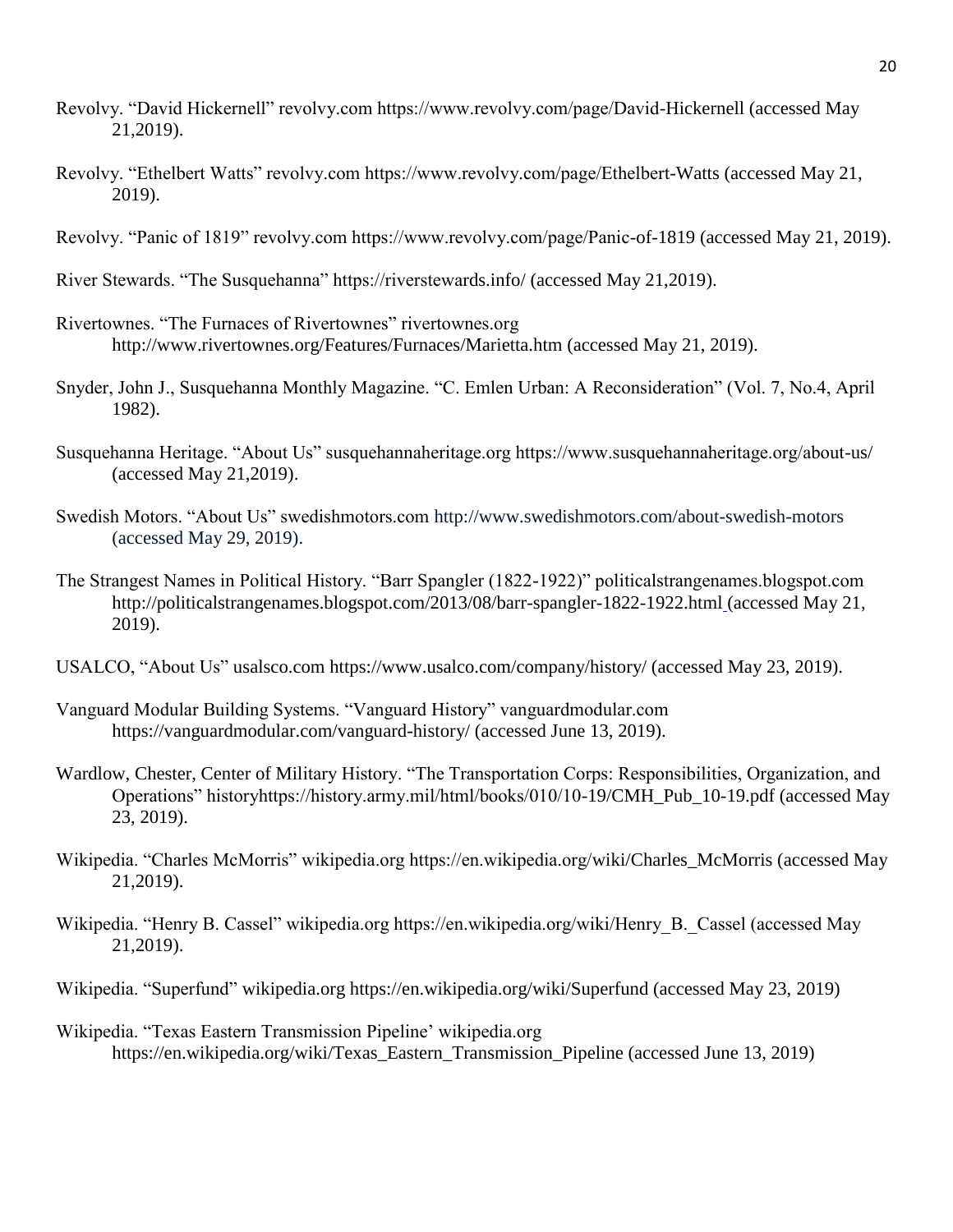# **Appendix A: Section 106 Review Purpose and Process**

## **Source 1:** https://www.achp.gov/sites/default/files/regulations/2017-02/regs-rev04.pdf

#### **Purposes of Section 106 Review Process**

(a) *Purposes of the section 106 proces*s. Section 106 of the National Historic Preservation Act requires Federal agencies to take into account the effects of their undertakings on historic properties and afford the Council a reasonable opportunity to comment on such undertakings. The procedures in this part define how Federal agencies meet these statutory responsibilities. The section 106 process seeks to accommodate historic preservation concerns with the needs of Federal undertakings through consultation among the agency official and other parties with an interest in the effects of the undertaking on historic properties, commencing at the early stages of project planning. The goal of consultation is to identify historic properties potentially affected by the undertaking, assess its effects and seek ways to avoid, minimize or mitigate any adverse effects on historic properties.

(b) *Relation to other provisions of the act*. Section 106 is related to other provisions of the act designed to further the national policy of historic preservation. References to those provisions are included in this part to identify circumstances where they may affect actions taken to meet section 106 requirements. Such provisions may have their own implementing regulations or guidelines and are not intended to be implemented by the procedures in this part except insofar as they relate to the section 106 process. Guidelines, policies and procedures issued by other agencies, including the Secretary, have been cited in this part for ease of access and are not incorporated by reference.

(c) *Timing*. The agency official must complete the section 106 process "prior to the approval of the expenditure of any Federal funds on the undertaking or prior to the issuance of any license." This does not prohibit agency official from conducting or authorizing nondestructive project planning activities before completing compliance with section 106, provided that such actions do not restrict the subsequent consideration of alternatives to avoid, minimize or mitigate the undertaking's adverse effects on historic properties. The agency official shall ensure that the section 106 process is initiated early in the undertaking's planning, so that a broad range of alternatives may be considered during the planning process for the undertaking.

Subpart B-The section 106 Process § 800.3 *Initiation of the section 106 process*.

(a) *Establish undertaking*. The agency official shall determine whether the proposed Federal action is an undertaking as defined in § 800.16(y) and, if so, whether it is a type of activity that has the potential to cause effects on historic properties.

(1) No potential to cause effects. If the undertaking is a type of activity that does not have the potential to cause effects on historic properties, assuming such historic properties were present, the agency official has no further obligations under section 106 or this part.

(2) Program alternatives. If the review of the undertaking is governed by a Federal agency program alternative established under § 800.14 or a programmatic agreement in existence before January 11, 2001, the agency official shall follow the program alternative.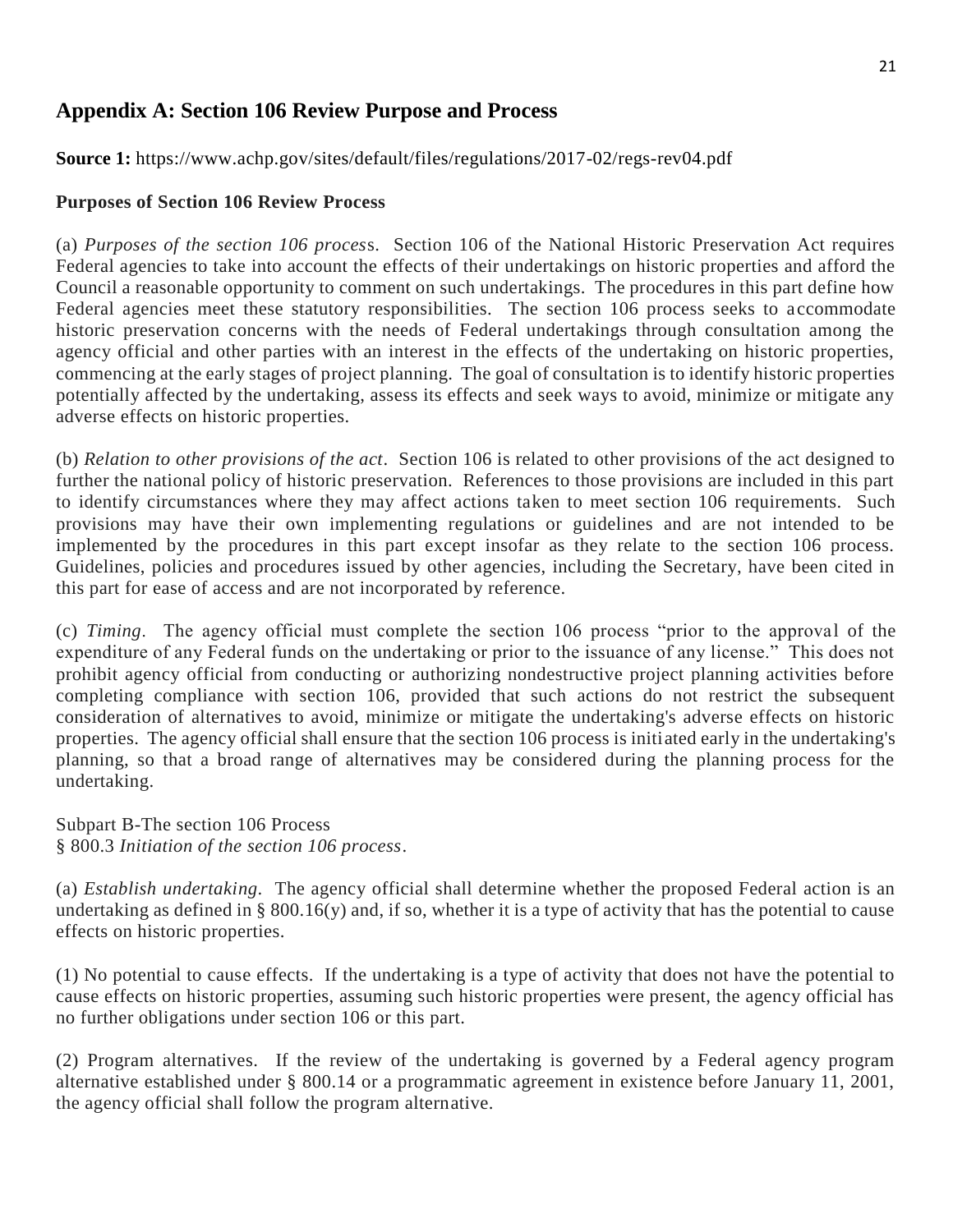(b) *Coordinate with other reviews*. The agency official should coordinate the steps of the section 106 process, as appropriate, with the overall planning schedule for the undertaking and with any reviews required under other authorities such as the National Environmental Policy Act, the Native American Graves Protection and Repatriation Act, the American Indian Religious Freedom Act, the Archeological Resources Protection Act and agency-specific legislation, such as section 4(f) of the Department of Transportation Act. Where consistent with the procedures in this subpart, the agency official may use information developed for other reviews under Federal, State or tribal law to meet the requirements of section 106.

(c*) Identify the appropriate SHPO and/or THPO*. As part of its initial planning, the agency official shall determine the appropriate SHPO or SHPOs to be involved in the section 106 process. The agency official shall also determine whether the undertaking may occur on or affect historic properties on any tribal lands and, if so, whether a THPO has assumed the duties of the SHPO. The agency official shall then initiate consultation with the appropriate officer or officers.

(1) *Tribal assumption of SHPO responsibilities*. Where an Indian tribe has assumed the section 106 responsibilities of the SHPO on tribal lands pursuant to section 101(d)(2) of the act, consultation for undertakings occurring on tribal land or for effects on tribal land is with the THPO for the Indian tribe in lieu of the SHPO. Section  $101(d)(2)(D)(iii)$  of the act authorizes owners of properties on tribal lands which are neither owned by a member of the tribe nor held in trust by the Secretary for the benefit of the tribe to request the SHPO to participate in the section 106 process in addition to the THPO.

(2) *Undertakings involving more than one State*. If more than one State is involved in an undertaking, the involved SHPOs may agree to designate a lead SHPO to act on their behalf in the section 106 process, including taking actions that would conclude the section 106 process under this subpart.

(3) *Conducting consultation*. The agency official should consult with the SHPO/THPO in a manner appropriate to the agency planning process for the undertaking and to the nature of the undertaking and its effects on historic properties.

(4) *Failure of the SHPO/THPO to respond*. If the SHPO/THPO fails to respond within 30 days of receipt of a request for review of a finding or determination, the agency official may either proceed to the next step in the process based on the finding or determination or consult with the Council in lieu of the SHPO/THPO. If the SHPO/THPO re-enters the section 106 process, the agency official shall continue the consultation without being required to reconsider previous findings or determinations.

(d) *Consultation on tribal lands*. Where the Indian tribe has not assumed the responsibilities of the SHPO on tribal lands, consultation with the Indian tribe regarding undertakings occurring on such tribe's lands or effects on such tribal lands shall be in addition to and on the same basis as consultation with the SHPO. If the SHPO has withdrawn from the process, the agency official may complete the section 106 process with the Indian tribe and the Council, as appropriate. An Indian tribe may enter into an agreement with a SHPO or SHPOs specifying the SHPO's participation in the section 106 process for undertakings occurring on or affecting historic properties on tribal lands.

(e) *Plan to involve the public*. In consultation with the SHPO/THPO, the agency official shall plan for involving the public in the section 106 process. The agency official shall identify the appropriate points for seeking public input and for notifying the public of proposed actions, consistent with § 800.2(d).

(f) *Identify other consulting parties*. In consultation with the SHPO/THPO, the agency official shall identify any other parties entitled to be consulting parties and invite them to participate as such in the section 106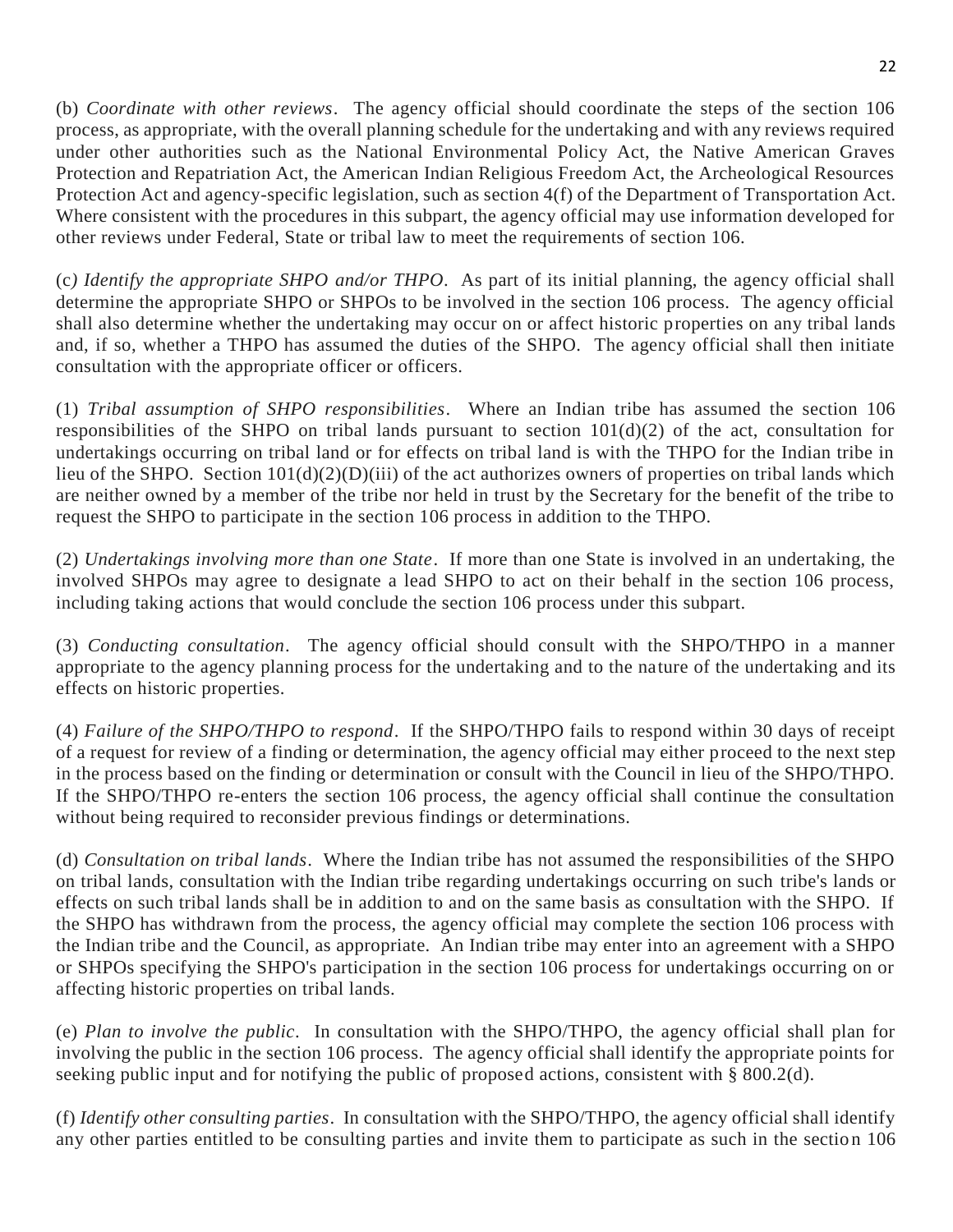process. The agency official may invite others to participate as consulting parties as the section 106 process moves forward.

(1) *Involving local governments and applicants*. The agency official shall invite any local governments or applicants that are entitled to be consulting parties under § 800.2(c).

(2*) Involving Indian tribes and Native Hawaiian organizations*. The agency official shall make a reasonable and good faith effort to identify any Indian tribes or Native Hawaiian organizations that might attach religious and cultural significance to historic properties in the area of potential effects and invite them to be consulting parties. Such Indian tribe or Native Hawaiian organization that requests in writing to be a consulting party shall be one.

(3) *Requests to be consulting parties*. The agency official shall consider all written requests of individuals and organizations to participate as consulting parties and, in consultation with the SHPO/THPO and any Indian tribe upon whose tribal lands an undertaking occurs or affects historic properties, determine which should be consulting parties.

(g) *Expediting consultation*. A consultation by the agency official with the SHPO/THPO and other consulting parties may address multiple steps in §§ 800.3 through 800.6 where the agency official and the SHPO/THPO agree it is appropriate as long as the consulting parties and the public have an adequate opportunity to express their views as provided in § 800.2(d).

**Source 2:** https://www.achp.gov/sites/default/files/documents/2019-04/CitizenGuide2015v4 spreads%20layout.pdf

#### *What is Section 106 Review?*

In the National Historic Preservation Act of 1966 (NHPA), Congress established a comprehensive program to preserve the historical and cultural foundations of the nation as a living part of community life. Section 106 of the NHPA is crucial to that program because it requires consideration of historic preservation in the multitude of projects with federal involvement that take place across the nation every day.

Section 106 requires federal agencies to consider the effects of projects they carry out, approve, or fund on historic properties. Also, federal agencies must provide the ACHP an opportunity to comment on such projects prior to the agency's decision on them.

Section 106 review encourages, but does not mandate, preservation. Sometimes there is no way for a needed project to proceed without harming historic properties. Section 106 review does ensure that preservation values are factored into federal agency planning and decisions. Because of Section 106, federal agencies must assume responsibility for the consequences of the projects they carry out, approve, or fund on historic properties and be publicly accountable for their decisions.

#### *Understanding Section 106 Review*

Regulations issued by the ACHP spell out the Section 106 review process, specifying actions federal agencies must take to meet their legal obligations. The regulations are published in the Code of Federal Regulations at 36 CFR Part 800, "Protection of Historic Properties," and can be found on the ACHP's Web site at www.achp.gov. Federal agencies are responsible for initiating Section 106 review, most of which takes place between the agency and state and tribal or Native Hawaiian organization officials. Appointed by the governor, the State Historic Preservation Officer (SHPO) coordinates the state's historic preservation program and consults with agencies during Section 106 review.

Agencies also consult with officials of federally recognized Indian tribes when the projects have the potential to affect historic properties on tribal lands or historic properties of significance to such tribes located off tribal lands.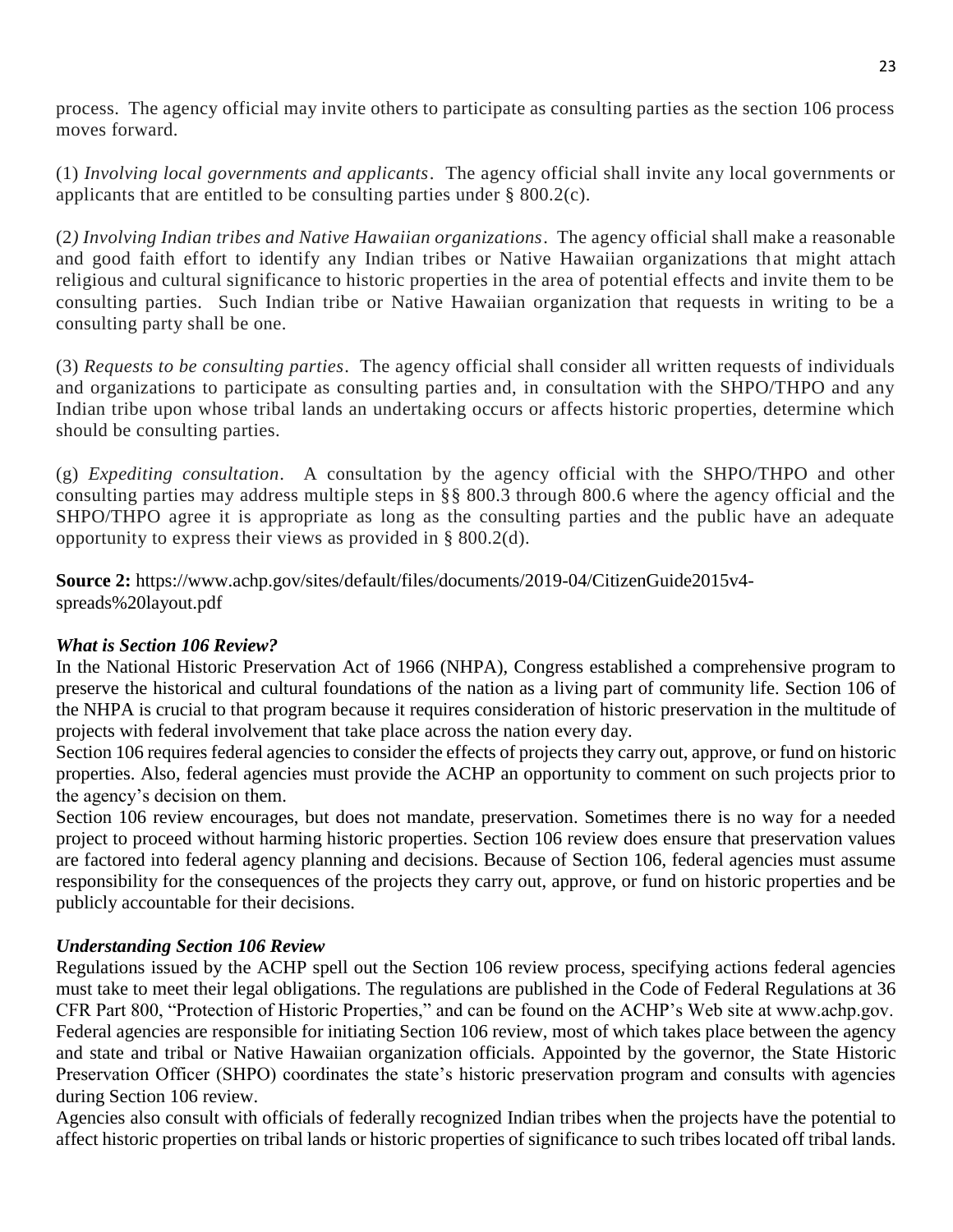Some tribes have officially designated Tribal Historic Preservation Officers (THPOs), while others designate representatives to consult with agencies as needed. In Hawaii, agencies consult with Native Hawaiian organizations (NHOs) when historic properties of religious and cultural significance to them may be affected. To successfully complete Section 106 review, federal agencies must do the following: gather information to decide which properties in the area that may be affected by the project are listed, or are eligible for listing, in the National Register of Historic Places (referred to as "historic properties"); determine how those historic properties might be affected; explore measures to avoid or reduce harm ("adverse effect") to historic properties; and reach agreement with the SHPO/THPO (and the ACHP in some cases) on such measures to resolve any adverse effects or, failing that, obtain advisory comments from the ACHP, which are sent to the head of the agency.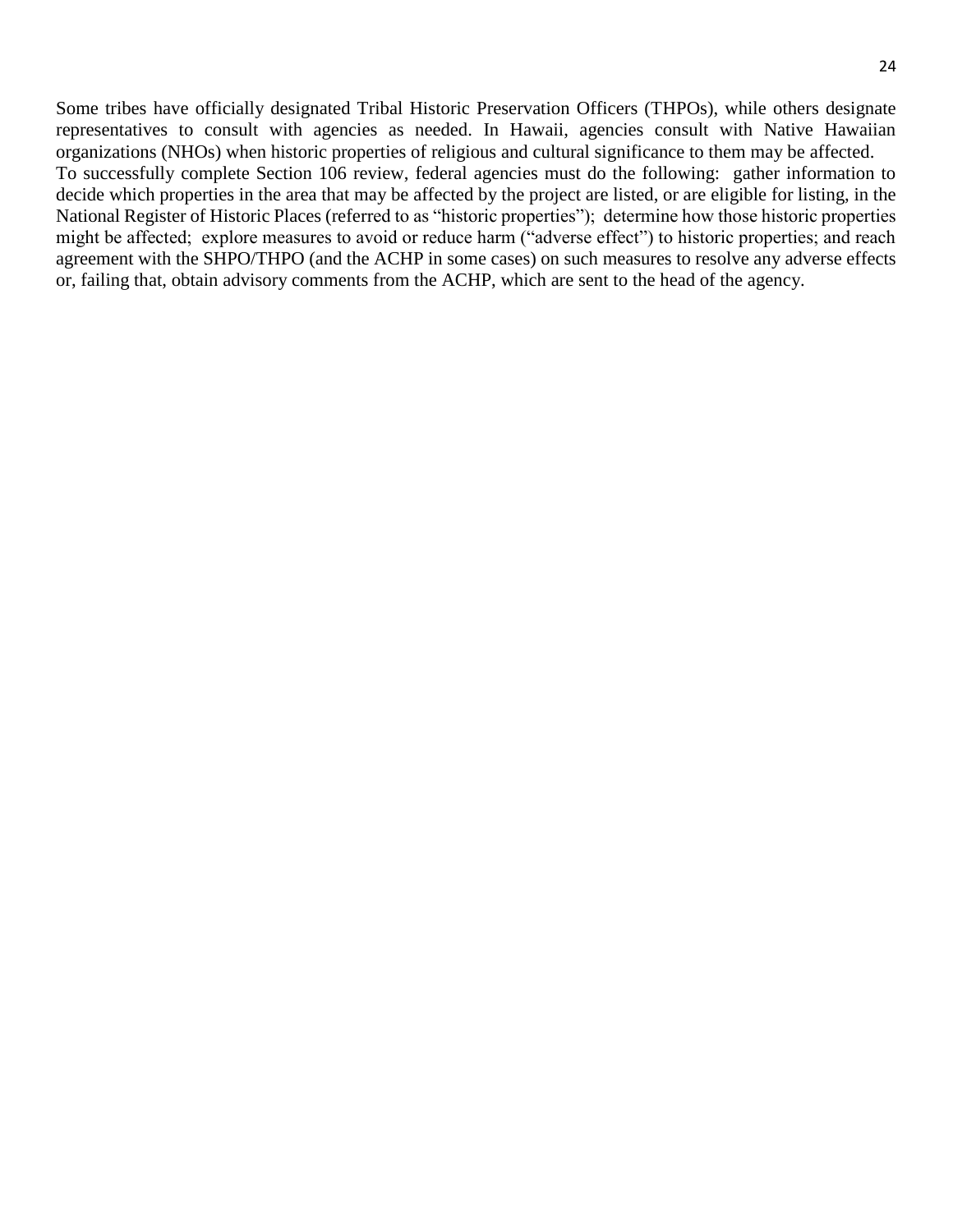# **Appendix B: National Designation Process**

#### **Source 1:** http://ncshpo.org/resources/federal-historic-preservation-program/ **Federal Historic Preservation**

In 1966, the National Historic Preservation Act (NHPA) changed all of that. Congress declared that: "in the face of ever-increasing extensions of urban centers, highways, and residential, commercial, and industrial developments, the present governmental and nongovernmental historic preservation programs and activities are inadequate to insure future generations a genuine opportunity to appreciate and enjoy the rich heritage of our Nation."

Section 106 of the NHPA requires that before any federal agency issues a permit, provides funding, or directly completes an "undertaking," it must consider the impact to our historic resources. Further, it established the Advisory Council on Historic Preservation (a cabinet-level body of presidentially appointed citizens, experts in the field, and federal, state and local government representatives) which must be given reasonable opportunity to comment.

Recognizing that historic preservation in the United States should not be a top-down process, the NHPA further authorizes the designation of a State Historic Preservation Officer (SHPO) for each state or Territory, and a Tribal Historic Preservation Officer (THPO) for qualified Tribes. SHPOs and THPOs serve as the "boots on the ground" in their respective jurisdictions – assuring local input about the historic resources that matter to communities. To drive that point home even further, a provision for [Certified Local Governments](https://www.nps.gov/CLG/) provides a means for more local input and influence. To accomplish all of this, in 1976 Congress amended the NHPA to include a "Historic Preservation Fund" to help fund the process

The NHPA also directed the Secretary of the Interior to expand the National Historic Landmark program (originally created in the 1935 National Historic Sites Act) to establish the National Register of Historic Places. Central to determining whether a federal undertaking will impact a historic resource is whether a property or site is individually listed on the National Register, a contributing resource to a Historic District, or whether it has been determined "eligible" for listing. SHPOs play a vital role in the designation process which is managed by the National Park Service on behalf of the Secretary of the Interior.

Other important ingredients of the federal historic preservation program include the Secretary of Interior's Standards for the Treatment of Historic Properties, and the requirements placed upon Federal Agencies (via Section 110, amended 1996) to document, nominate and preserve the properties they own or control.

All said, the Federal Historic Preservation Program is truly a partnership. It is not designed with singular answers, and it is designed to afford input and flexibility for the preservation of places important to all Americans.

**Source 2:** https://savingplaces.org/stories/preservation-tips-tools-how-to-save-a-place-apply-for-historicdesignation#.XNmOBkxFzcs

#### **Federal Designations**

Federal designations include the National Historic Landmarks (NHL) Program and listing on [the National](http://www.nps.gov/nr/)  [Register for Historic Places \(NR or National Register\).](http://www.nps.gov/nr/) Both the National Historic Landmarks Program and the National Register for Historic Places are managed by the National Park Service.

NHLs are places that have the strongest association with a significant event in our nation's history or that best tells the story of a person who played a significant role in the history of the nation. They are also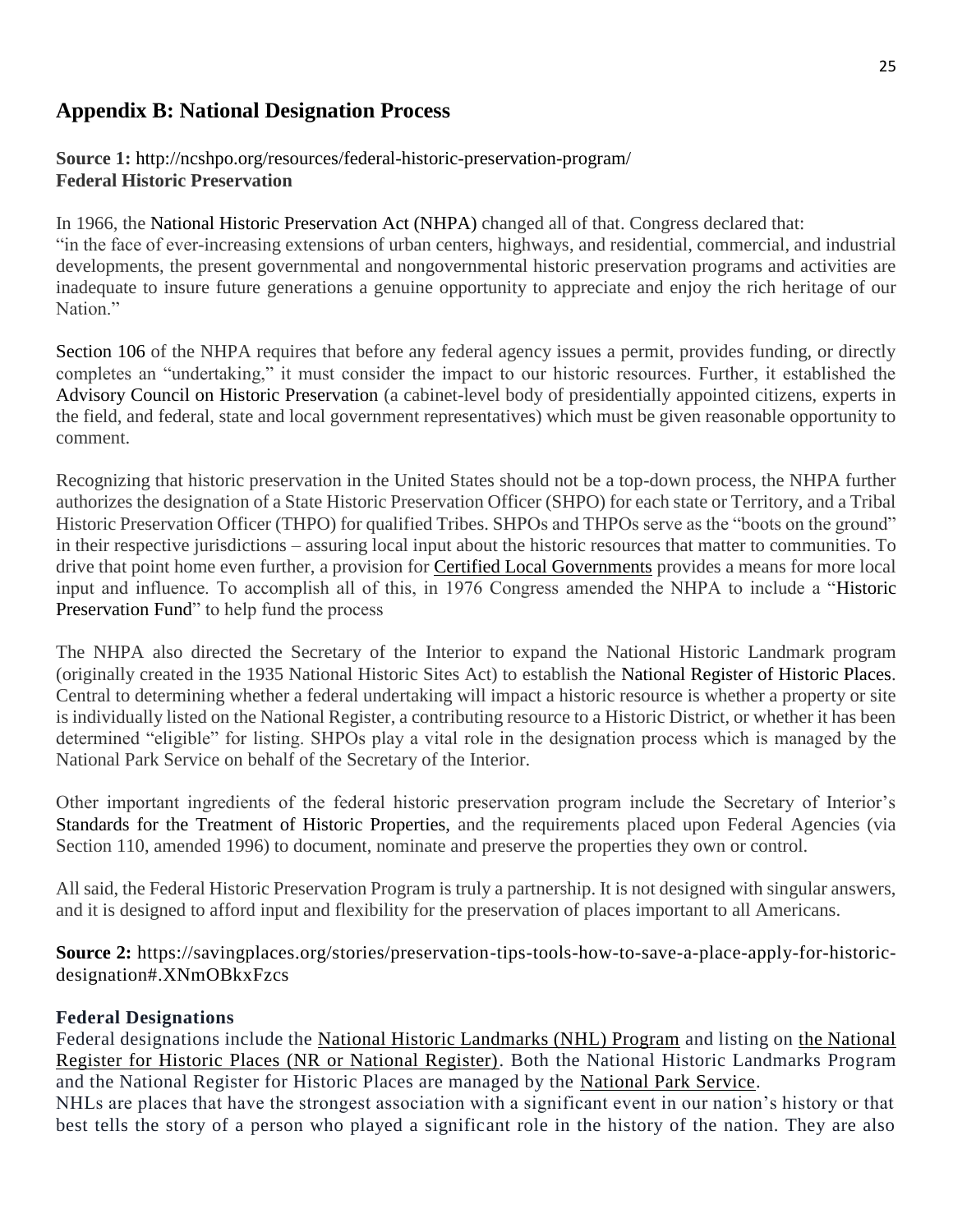places that are an exceptional representation of a particular building or engineering method, technique, or building type, and/or have the potential to yield new and innovative information about the past through archeology. It is important to note that NHLs relate stories that are important to the history of the nation as a whole, not just local communities or states.

The National Register is the nation's official list of historic structures, focusing on sites and properties that are more than 50 years old. (Historic places less than 50 years old can be listed on the National Register but must adhere to special criteria and guidelines.) Despite the "national" moniker, sites listed on the National Register can interpret stories that are important to a local community, the residents of a specific state, or to all Americans.

*Note:* Historic sites or properties designated as NHLs are automatically included on the National Register. In addition, neither NHL nor National Register designations affect what private owners can do with their property or come with any obligation to open it to the public.

#### **State Designations**

On the state level, historic properties or sites will be listed on a state register, which is managed by that area's State Historic Preservation Office (SHPO). Criteria for listing a historic place on a state register may vary by state, so contact your **State Historic Preservation Officer** for specific details.

Not all states have registers, but the National Conference of State Historic Preservation Officers website can connect you with your state's historic preservation office, which should be able to fill you in on the ins-and-outs of your state's policies.

**Source 3:** https://savingplaces.org/stories/preservation-tips-tools-historic-designationsmean#.XNmI7UxFzcs

#### **The National Register for Historic Places (NR or National Register)**

As noted in a previous post, the National Register is managed by the National Park Service and is the nation's official list of historic structures. More specifically, the National Register:

- has more than 80,000 listings, made up of 1.4 million individual resources -- buildings, sites, districts, structures, and objects,
- includes at least one listing from nearly every county in the United States, and
- focuses on buildings that are more than 50 years old (newer buildings must be especially significant)

Contrary to popular belief, neither NHL nor NR designations affect what private owners can do with their property or come with any obligation to open it to the public.

However, both do offer protections -- in the form of significant legal hurdles -- in the event that federal government work threatens a place (when building a highway, for example). They may also make property owners eligible for preservation funds and federal historic tax credits

#### **State Registers**

Where the rubber starts to meet the road from a property owner perspective is at the state level, where state registers are managed. In many cases, listing here triggers regulatory protection from state government actions or governs whether a property owner is eligible for tax benefits and incentives.

Not all states have registers, but the National Conference of State Historic Preservation Officers website can connect you with your state's historic preservation office, which should be able to fill you in on the ins-and-outs of your state's policies

Nationally, properties are nominated to the National Register of Historic Places by the State Historic Preservation Office (SHPO). In Pennsylvania, PHMC's State Historic Preservation Office (SHPO) performs the duties of the SHPO. The SHPO's role in this process is review and advisory in nature. Only the Keeper of the National Register,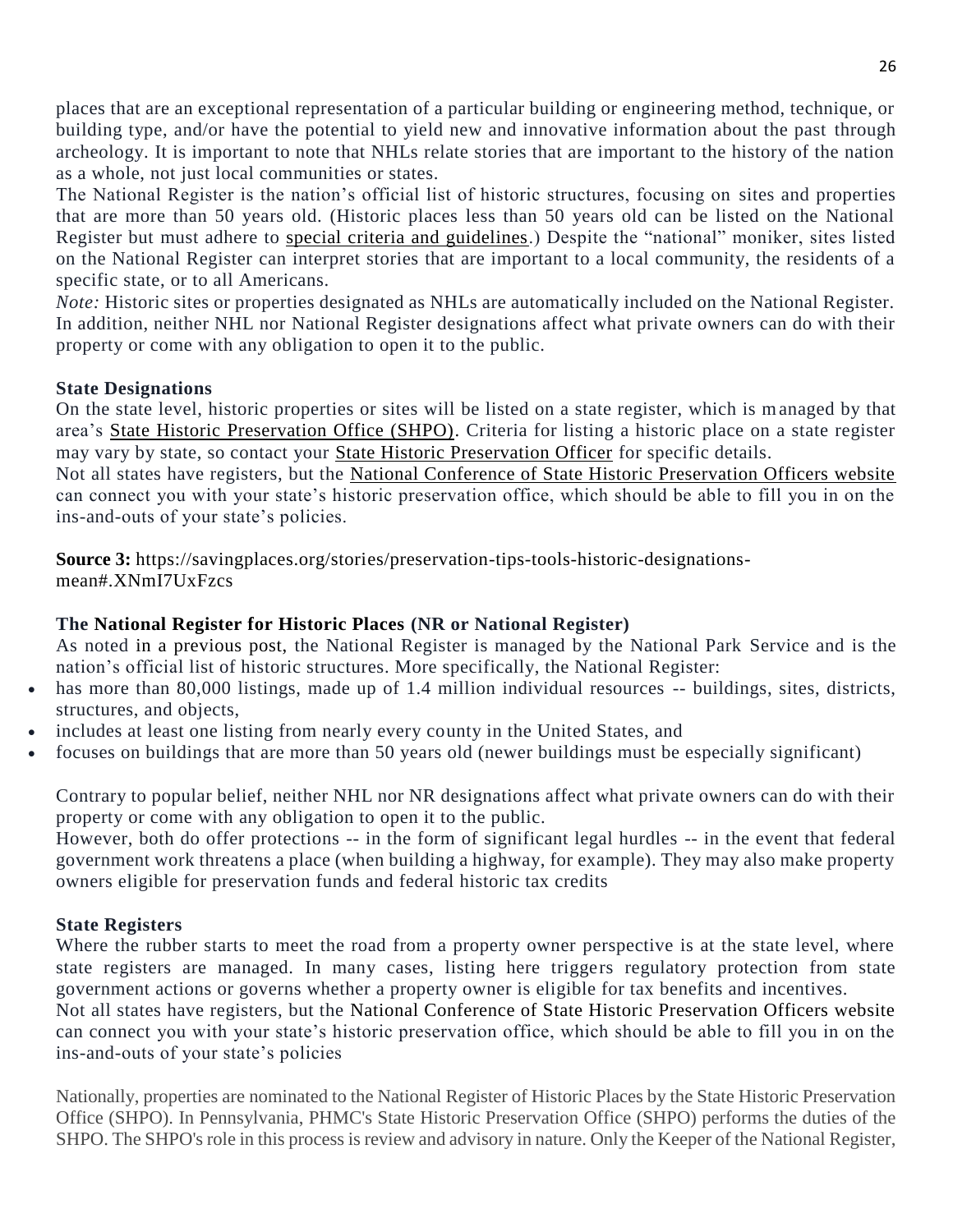at the National Park Service (NPS), has the authority to list a property or determine if it is eligible for the National Register. All other findings by SHPOs or federal agencies are considered to be opinions.

To list a property in the National Register private property owners must apply through the SHPO. Private property owners may apply directly to the office of the Keepers only through the designated appeals process. The listing process is detailed in the Code of Federal Regulations.

The SHPO reviews submitted nominations to determine whether they meet the National Register Criteria for Evaluation. The SHPO's National Register review staff reviews adequacy of documentation, assures that the procedures and standards of the National Register program are met, and conducts site visits to proposed historic districts.

**Source 3:** https://www.phmc.pa.gov/Preservation/National-Register/Pages/Process.aspx

## **Steps in the National Register Process**

- 1. **Historic Resource Survey Form (HRSF):** SHPO receives descriptive and historical information on buildings, structures, objects, sites, and districts on the HRSF. Download the HRSF (PDF) and view the HRSF instructions (PDF) for completing the form.
- 2. **Eligibility:** Completed HRSFs are reviewed by a committee of SHPO staff (using National Register criteria) to determine if properties are eligible for listing in the National Register of Historic Places. (Please also see the re-evaluation policy below)
	- a. NPS regulations 36 CFR parts 60 and 800 give SHPOs 30 days to respond to federal agency requests for evaluation under Section 106 and 60 days to respond to evaluation requests for NR listing from individuals.
	- b. SHPO *may* request additional information if needed.
	- c. After one request for additional information if SHPO considers the property to be ineligible or still cannot make a determination, the property owner will be provided with instructions regarding the National Register appeals process according to 36 CFR 60.12.
- 3. **Nomination:** If a property is determined to be eligible for the National Register, and the property owner approves, the property may be formally nominated to the National Register using the National Park Service registration form.
	- a. SHPO's National Register review staff will log receipt of National Register nominations.
	- b. Reviews of nominations are generally completed within 60 days.
	- c. SHPO review staff will provide two substantive reviews.
	- d. For historic districts, two field views will be required. The first field view will be conducted by SHPO staff and a Historic Preservation Board representative to establish the boundaries of the proposed district. The second will be conducted with SHPO staff to field check the inventory.
	- e. Following review of the revised submission the SHPO will forward the nomination to the state Historic Preservation Board.
	- f. If the nomination is not forwarded the property owner will be provided with instructions regarding the National Register appeals process according to 36 CFR 60.12.
- 4. **Historic Preservation Board:** Completed nominations are submitted to the Pennsylvania Historic Preservation Board. The Board meets on the first Tuesday of February, June and October. The Board reviews the nomination, considering whether or not it meets the criteria for evaluation and its level of significance prior to its submittal to the National Park Service.
	- a. Nominations are scheduled for review by the Historic Preservation Board 90 days in advance of the meeting date.
	- b. Public notification is issued 30-75 days prior to the meeting according to 36 CFR 60.6.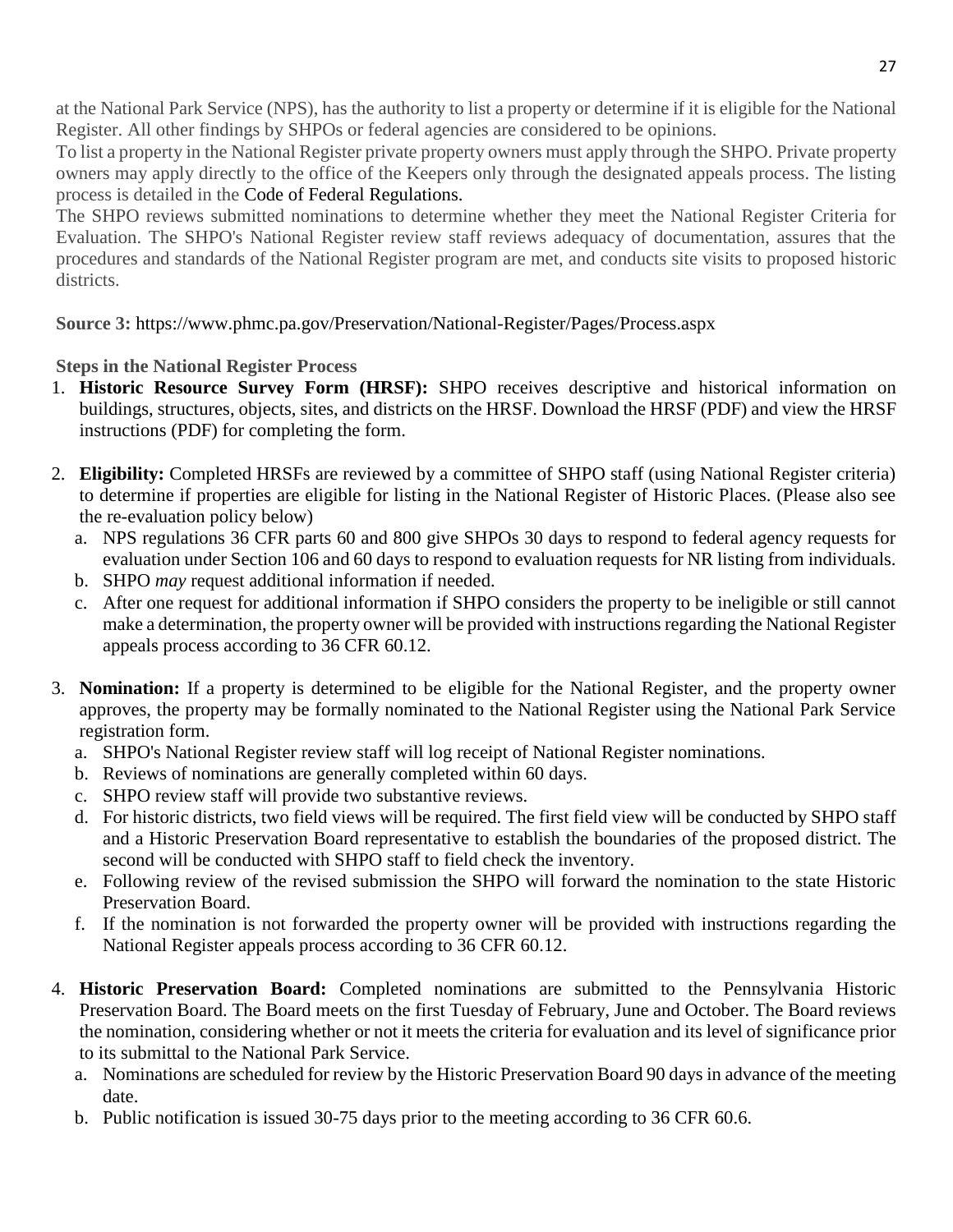- c. The Board will accept or reject the nomination. If the Board rejects the nomination the property owner will be provided with instructions regarding the National Register appeals process according to 36 CFR 60.12, and/or with Board recommendations for revising and resubmitting the nomination.
- d. If the nomination is accepted, SHPO staff will forward the nomination to the National Park Service. 36 CFR 60.11(e) requires that the SHPO submit the nomination to the Keeper of the National Register within 90 days of the Board meeting or advise the owner within 45 days that the nomination will not be forwarded.
- 5. **National Park Service:** Forwarded nominations from the SHPO are reviewed by National Register staff at the National Park Service in Washington D.C.
	- a. NPS review is generally completed within 45 days.
	- b. NPS posts listings weekly on its website.
	- c. NPS will return nominations to the SHPO that are deemed technically incomplete or inadequately documented. SHPO will provide documentation and guidance if this should occur.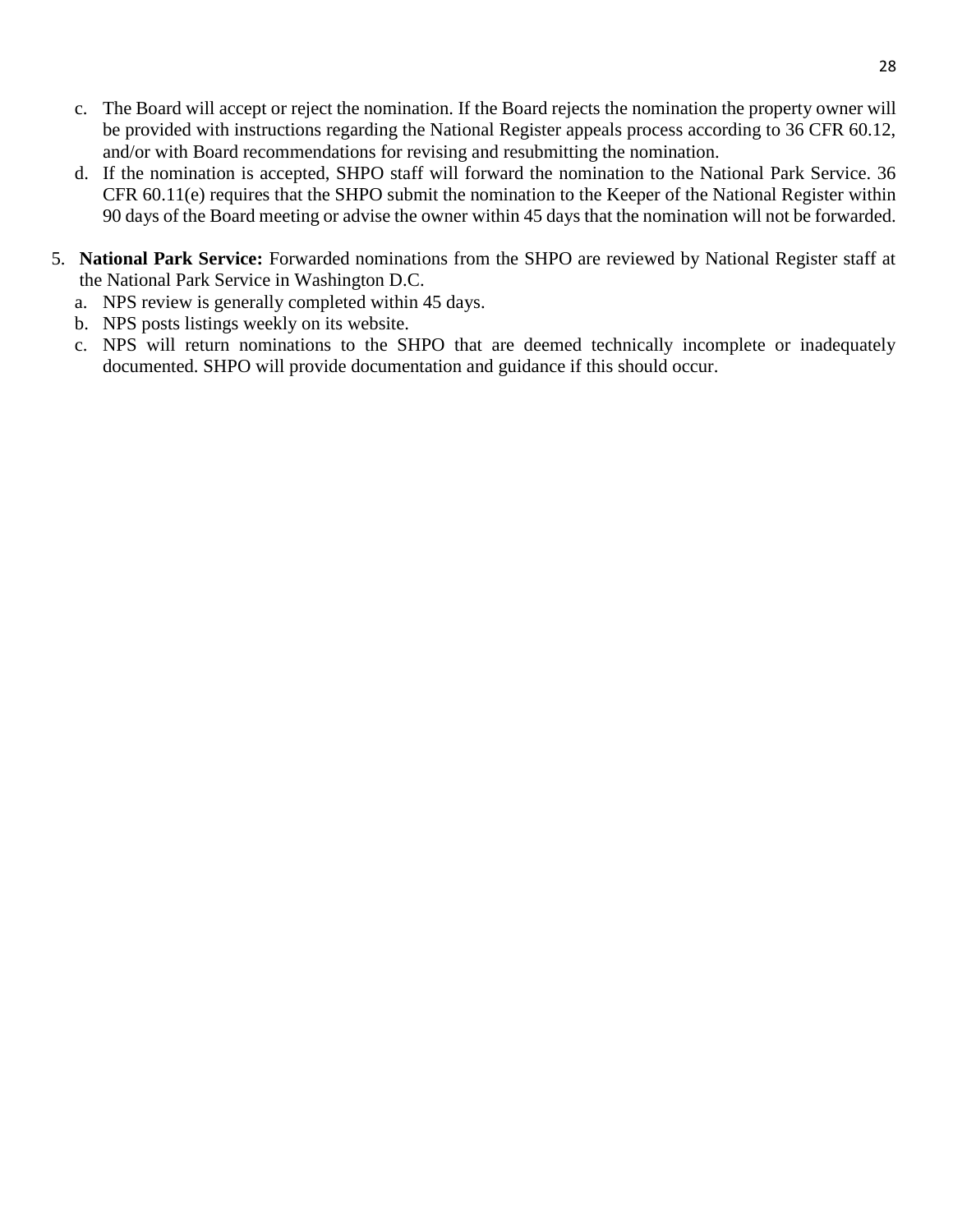## **Appendix C: This Place Matters and National Treasure**

## Source: https://nthp-savingplaces.s3.amazonaws.com/2016/04/21/12/40/44/946/NTHP\_TPM\_Toolkit.pdf

#### **This Place Matters Campaign**

Everyone has places that are important to them. Places they care about. Places that matter. This Place Matters is a national campaign encouraging people to celebrate places meaningful to them and to their communities. Since 2015, participants have shared more than 10,000 photographs of themselves and their favorite places on social media using the hashtag #ThisPlaceMatters. Ready to tell the world about places making their hearts beat faster? Follow the tips in this toolkit to launch your own This Place Matters campaign!

As you spread the word, make sure to use the #ThisPlaceMatters hashtag. People around the world are sharing photos of the places they hold dear. But this campaign isn't just about photography. It's about telling the stories of the places we can't live without. Through *This Place Matters*, we hope to encourage and inspire an ongoing dialogue about the importance of place and preservation in all of our lives.

At the National Trust, we want to help you shine a spotlight on all the special places important to you. And to get you started, we are sharing exciting tips and tools so you can take your *This Place Matters* campaign to the next level. Follow the steps below to begin!

What Places Matter to You?

Tell us which places matter most to you, and we'll help share them with the world!

- 1. Download your *This Place Matters* materials, including signs, social media shareables, and a campaign toolkit.
- 2. Take photos at the places that matter most to you.
- 3. Share your photos online with the hashtag #ThisPlaceMatters.
- 4. Stay tuned to @SavingPlaces on Instagram and Twitter as we spotlight our favorites!

## WHAT'S YOUR MESSAGE?

Before diving in, take a second to think about the goal of your This Place Matters campaign. Answering the following questions will help you determine both a core message and a game plan. • What's your elevator speech? Why is this place important to you and to your community? • Is this place threatened? If so, are you trying to save it and what challenges do you think you'll face in doing so? • Who is your audience? A property owner? A local elected official? People who might donate to your cause? • What is the best way to tell the story of your place visually? Whatever your message is, clarity and specificity will help you build your campaign and get your point across.

#### PLAN AN EVENT

An event is your chance to create a connection between the public and the place you've chosen to highlight. As you plan it, think about the following questions. • What kind of event would have the biggest impact? • Should it include food (like a picnic) so that people can take time to experience this special place together? • What about an Instameet or a Tweetup at the site? • Can you go behind the scenes for a special tour? • Is there an opportunity for a small parade through town that ends at the site? Get creative. The goal is to have fun!

## GET THE WORD OUT

Now that you're ready to get the community involved, it's time to determine the best way to reach the people who will share your passion. Here are some tips for spreading the word. • A social media campaign will get your friends and supporters excited. • A press release will assist with local media coverage. • Send an email to friends, family, neighbors— anyone you think might support your cause! • Create an event on Facebook or Eventbrite. Or, if you have a website, make a special page for your campaign where people can RSVP for your event or make donations to your cause. • Create flyers and share them at local businesses and civic buildings. The more varied your approach, the more chances you'll have to reach people who can help your cause.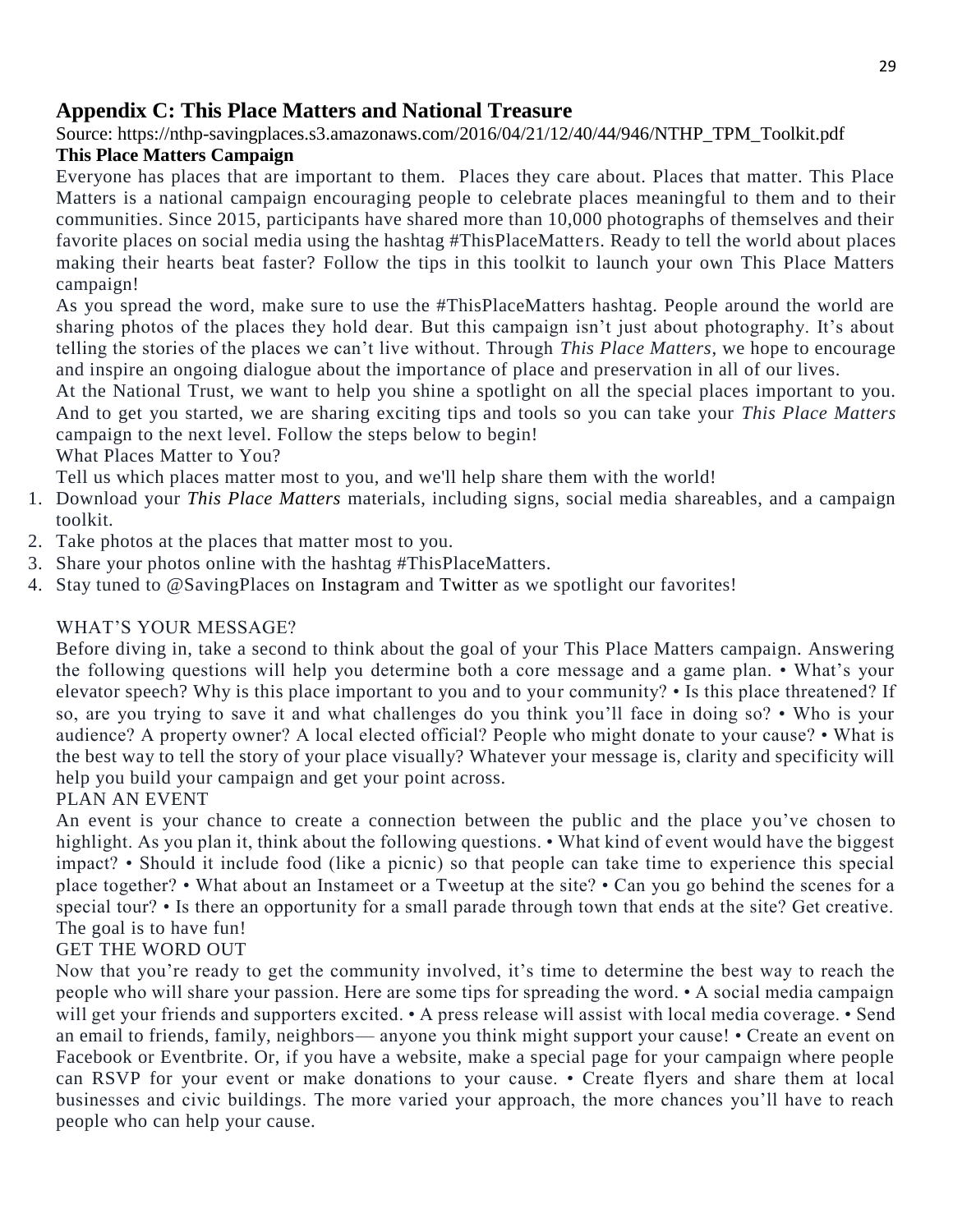## **Appendix D: Our This Place Matters Sites in Marietta**

This summer, we have identified three sites in Marietta which we believe have a rich historical significance in relation to local history as well as the history of our nation. These three historic sites include the Colonel James Duffy Mansion located at 320 West Market Street, Watts Riverview Manse located at 4940 Marietta Avenue, and the Old Town Hall Museum located at 5 West Walnut Street. Below is an image and brief paragraph with the historical significance of each property.

#### **Colonel James Duffy Mansion** 320 West Market Street

Colonel James Duffy built his large Mansion in 1850 and made it the center of his numerous commercial and agricultural interests. His large house is a fine example of a large Victorian Mansion with Italianate features. After a tour of Europe in 1847, Colonel Duffy joined the great Mahaffey family in land development and the lumber business in Marietta, Marietta at that time being a large lumber center. He established the Marietta Hollow-ware and Enameling Company and became director of the Bald Eagle Valley Railroad. In 1875, Duffy was appointed one of the Commissioners of Fisheries for the State of Pennsylvania and was a chief promoter of fish culture throughout the State. He largely identified with the growth and development of the township and borough of his residence. With his father, Colonel Duffy laid out and developed Irish Town which later became part of Marietta. Colonel Duffy was a close friend of President Grant and Simon and Don Cameron. On June 26, 1876 President Ulysses S. Grant, Secretary Cameron and General Sherman visited with Colonel Duffy at his mansion before moving on to Harrisburg. Colonel James Duffy played an important part in the development of Marietta and the surrounding area.



#### **Watts Riverview Manse** located at 4940 Marietta Avenue

In 1871, Henry Miller Watts, Marietta Ironmaster & Minister to Austria for President Andrew Johnson, built this Italianate Villa, Riverview, with a mansard roof and square tower, Second Empire style elements, as a wedding gift for his son, Ethelbert Watts. This was Ethelbert's country home while he held international consul posts serving as a U. S. diplomat from 1896-1918. Ethelbert Watts Jr. was an intelligence officer in World War II. In 1895, Colonel James Duffy, son of Marietta industrialist James Duffy, purchased Riverview. In the 1940s it was the home of local dentist Dr. William S. Simons. In 1981, Donald and Joyce Hershey purchased & amp; restored the manse where they founded LCBC Church. In 2018, Riverview was purchased by Halfway Environment for Alcoholics Recovering Inc. becoming the Gate House for Women drug and alcohol treatment center.

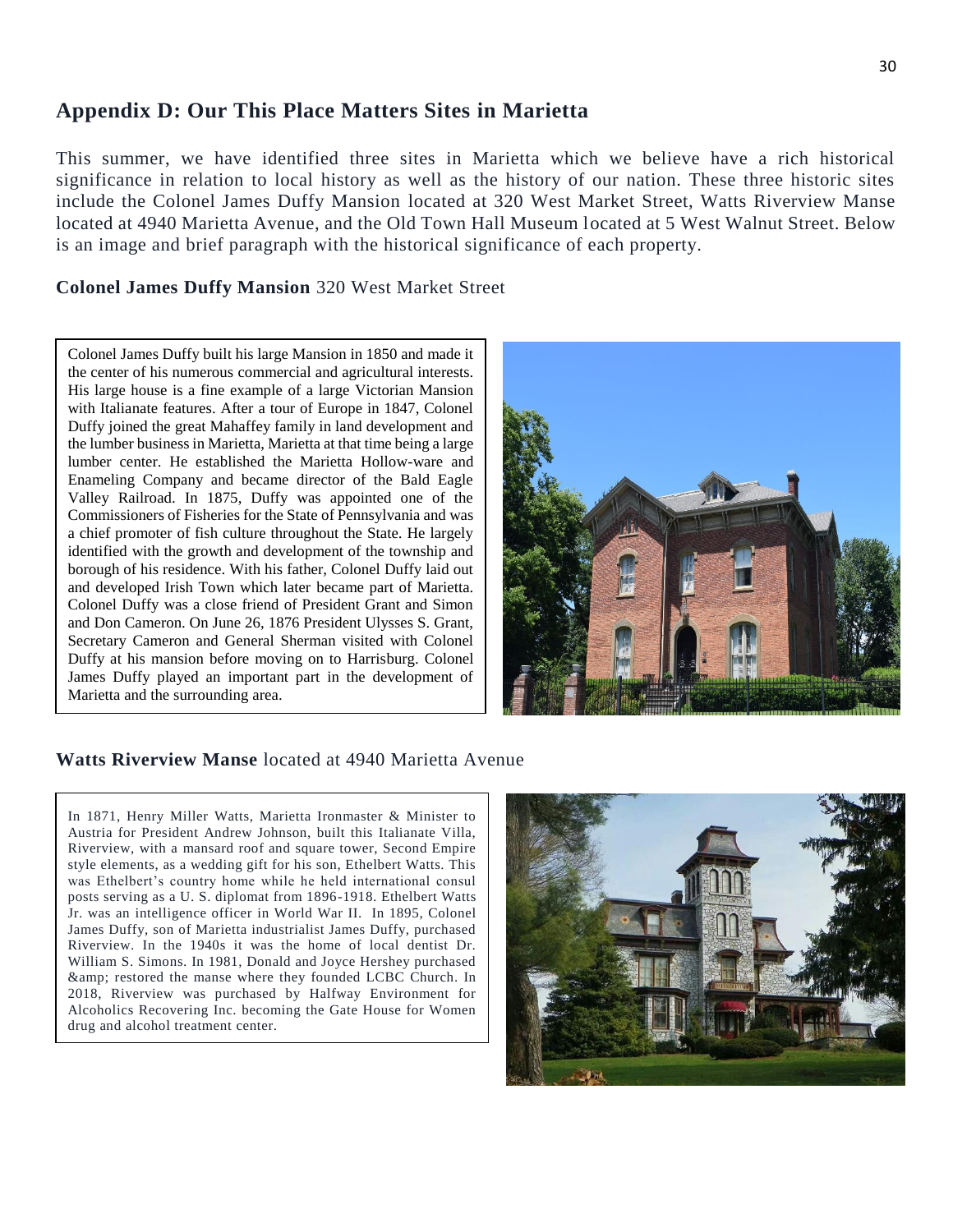#### **The Old Town Hall Museum** 5 West Walnut Street

The Old Town Hall Museum was built in 1847 as the seat of the borough government. It has also served Marietta as a public meeting place, an elementary school, a lodge hall, and the town jail. The triangular lot upon which the hall stands was set aside around 1808 by James Anderson IV. The first public schoolhouse was established here in 1814. By the 1840s, the long-neglected market structure was dilapidated and faced demolition. Marietta's Borough Council resolved to build a new meeting place in February 1847. The result was this stately three-story public building with a clock tower. In September 1852, the Borough Council accepted a proposal to purchase a large clock and 1000-lb bell. In 1952, the building was threatened with demolition again, but the Lenherts leased and opened it as a museum to preserve the historic building. In 1987, the MRA leased the property from the borough. Since then, the MRA has operated the Marietta Museum, which houses many early Marietta artifacts.



Source 2: https://savingplaces.org/stories/this-place-matters-campaign-brings-historic-preservation-to-twitterinstagram#.XPAz1kxFzcs

#### **This Place Matters Campaign Explanation**

"'This Place Matters' started in 2008 as a way for people to shine a spotlight on the historic places that played a role in their lives. Basically, it's like crowdsourcing people's personal connections to the built environment," says Jason Clement, director of community outreach at the National Trust. "And the best part -- there are zero rules. These can be places that are large or small, nationally significant or personally priceless, historic or maybe just old. They just have to mean something to you."

The project is simple: Visit the Saving Places website to download and print a sign. Take photos with the sign at the places that matter most to you and share the photos with others online with the hashtag #ThisPlaceMatters.

The virtual preservation project offers people opportunities to add their personal narratives to the history of places that are meaningful to them, whether those places are community churches, elementary schools, a barn on an old family farm, or the old corner store where kids would gather after school to buy sticks of gum.

"To date, thousands of photos have been snapped and shared. But beyond all the smiling faces, what I find most endearing is how three simple words, 'This Places Matters,' have become ubiquitous in preservation, often serving as a rallying cry for communities when a beloved place is threatened," says Cleme nt, who has worked with the National Trust for six years. "People really connect with it."

The project has a very DIY feel to it and has no long-term political or high-cost agenda, yet it encourages people to reignite those connections to places that have and continue to be important to them. Clement says that "This Place Matters" will soon get an interactive web experience that allows users to explore places that matter across the country. There will also be "This Place Matters" toolkits available upon request so that preservation fans can take their photos to the next level. The full relaunch will happen in Fall 2015.